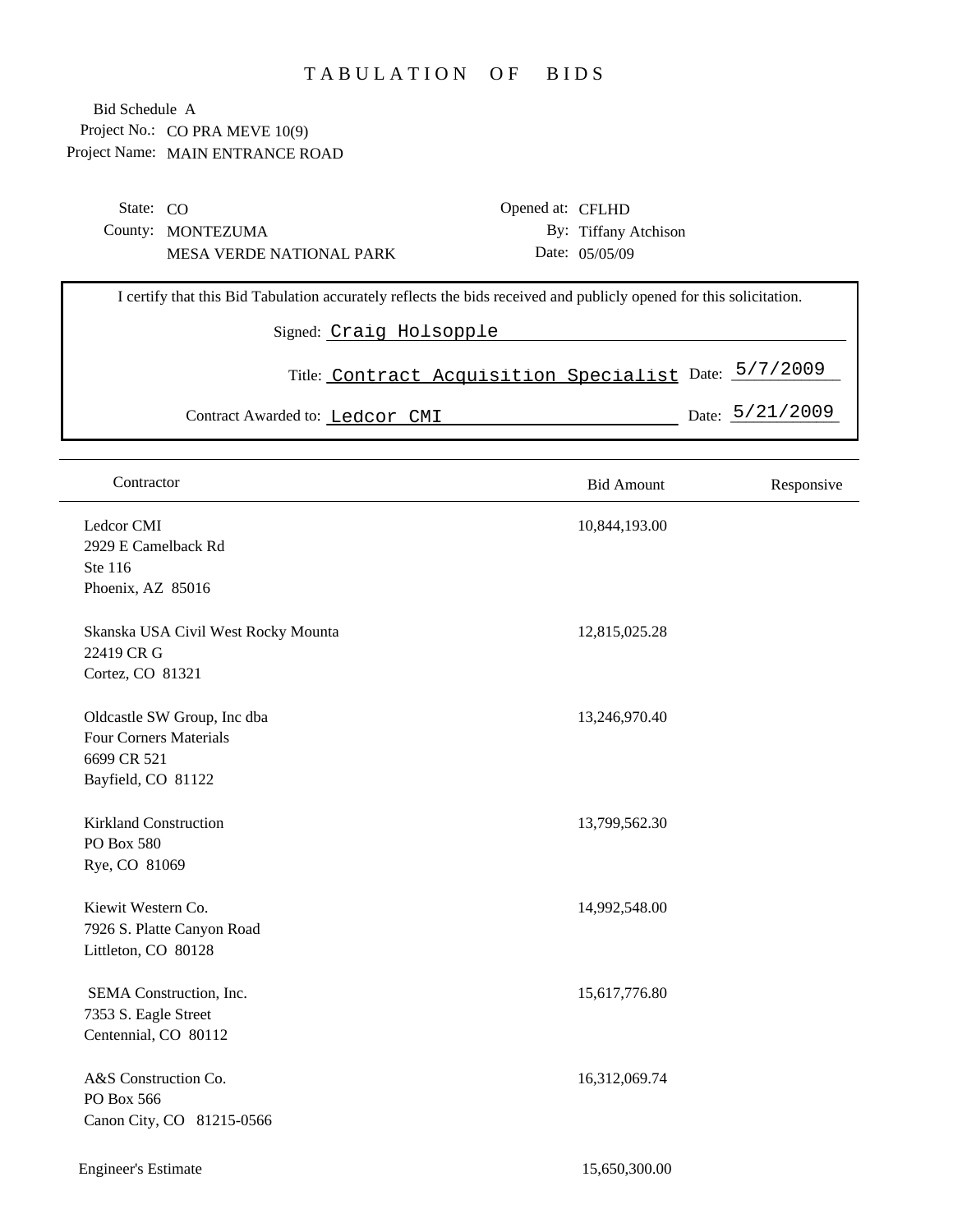| Item<br>No. | Item<br>Unit                 | Item<br>Description                               | Quantity   | Unit<br>Price | Amount       |
|-------------|------------------------------|---------------------------------------------------|------------|---------------|--------------|
| 15101-00000 | <b>LPSM</b>                  | <b>MOBILIZATION</b>                               |            |               |              |
| Ledcor CMI  |                              |                                                   | <b>ALL</b> | 510,000.00    | 510,000.00   |
|             |                              | Skanska USA Civil West Rocky Mounta               |            | 1,205,000.00  | 1,205,000.00 |
|             | Oldcastle SW Group, Inc dba  |                                                   |            | 894,600.00    | 894,600.00   |
|             | <b>Kirkland Construction</b> |                                                   |            | 1,300,000.00  | 1,300,000.00 |
|             | Kiewit Western Co.           |                                                   |            | 1,000,000.00  | 1,000,000.00 |
|             | SEMA Construction, Inc.      |                                                   |            | 1,550,000.00  | 1,550,000.00 |
|             | A&S Construction Co.         |                                                   |            | 1,881,000.00  | 1,881,000.00 |
|             | <b>ENGINEER'S ESTIMATE</b>   |                                                   |            | 1,828,772.00  | 1,828,772.00 |
| 15201-00000 | <b>LPSM</b>                  | CONSTRUCTION SURVEY AND STAKING, AS-BUILT SURVEY  |            |               |              |
| Ledcor CMI  |                              |                                                   | <b>ALL</b> | 4,900.00      | 4,900.00     |
|             |                              | Skanska USA Civil West Rocky Mounta               |            | 4,620.00      | 4,620.00     |
|             | Oldcastle SW Group, Inc dba  |                                                   |            | 5,000.00      | 5,000.00     |
|             | <b>Kirkland Construction</b> |                                                   |            | 10,000.00     | 10,000.00    |
|             | Kiewit Western Co.           |                                                   |            | 75,000.00     | 75,000.00    |
|             | SEMA Construction, Inc.      |                                                   |            | 4,700.00      | 4,700.00     |
|             | A&S Construction Co.         |                                                   |            | 10,000.00     | 10,000.00    |
|             | <b>ENGINEER'S ESTIMATE</b>   |                                                   |            | 10,000.00     | 10,000.00    |
| 15206-00000 | <b>STA</b>                   | SLOPE, REFERENCE, AND CLEARING AND GRUBBING STAKE |            |               |              |
| Ledcor CMI  |                              |                                                   | 26.00      | 450.00        | 11,700.00    |
|             |                              | Skanska USA Civil West Rocky Mounta               |            | 420.00        | 10,920.00    |
|             | Oldcastle SW Group, Inc dba  |                                                   |            | 500.00        | 13,000.00    |
|             | <b>Kirkland Construction</b> |                                                   |            | 600.00        | 15,600.00    |
|             | Kiewit Western Co.           |                                                   |            | 1,000.00      | 26,000.00    |
|             | SEMA Construction, Inc.      |                                                   |            | 430.00        | 11,180.00    |
|             | A&S Construction Co.         |                                                   |            | 600.00        | 15,600.00    |
|             | <b>ENGINEER'S ESTIMATE</b>   |                                                   |            | 450.00        | 11,700.00    |
| 15214-30000 | <b>LPSM</b>                  | SURVEY AND STAKING, PARKING AREA                  |            |               |              |
| Ledcor CMI  |                              |                                                   | <b>ALL</b> | 7,400.00      | 7,400.00     |
|             |                              | Skanska USA Civil West Rocky Mounta               |            | 6,720.00      | 6,720.00     |
|             | Oldcastle SW Group, Inc dba  |                                                   |            | 7,500.00      | 7,500.00     |
|             | <b>Kirkland Construction</b> |                                                   |            | 10,000.00     | 10,000.00    |
|             | Kiewit Western Co.           |                                                   |            | 10,000.00     | 10,000.00    |
|             | SEMA Construction, Inc.      |                                                   |            | 6,800.00      | 6,800.00     |
|             | A&S Construction Co.         |                                                   |            | 10,000.00     | 10,000.00    |
|             | <b>ENGINEER'S ESTIMATE</b>   |                                                   |            | 7,500.00      | 7,500.00     |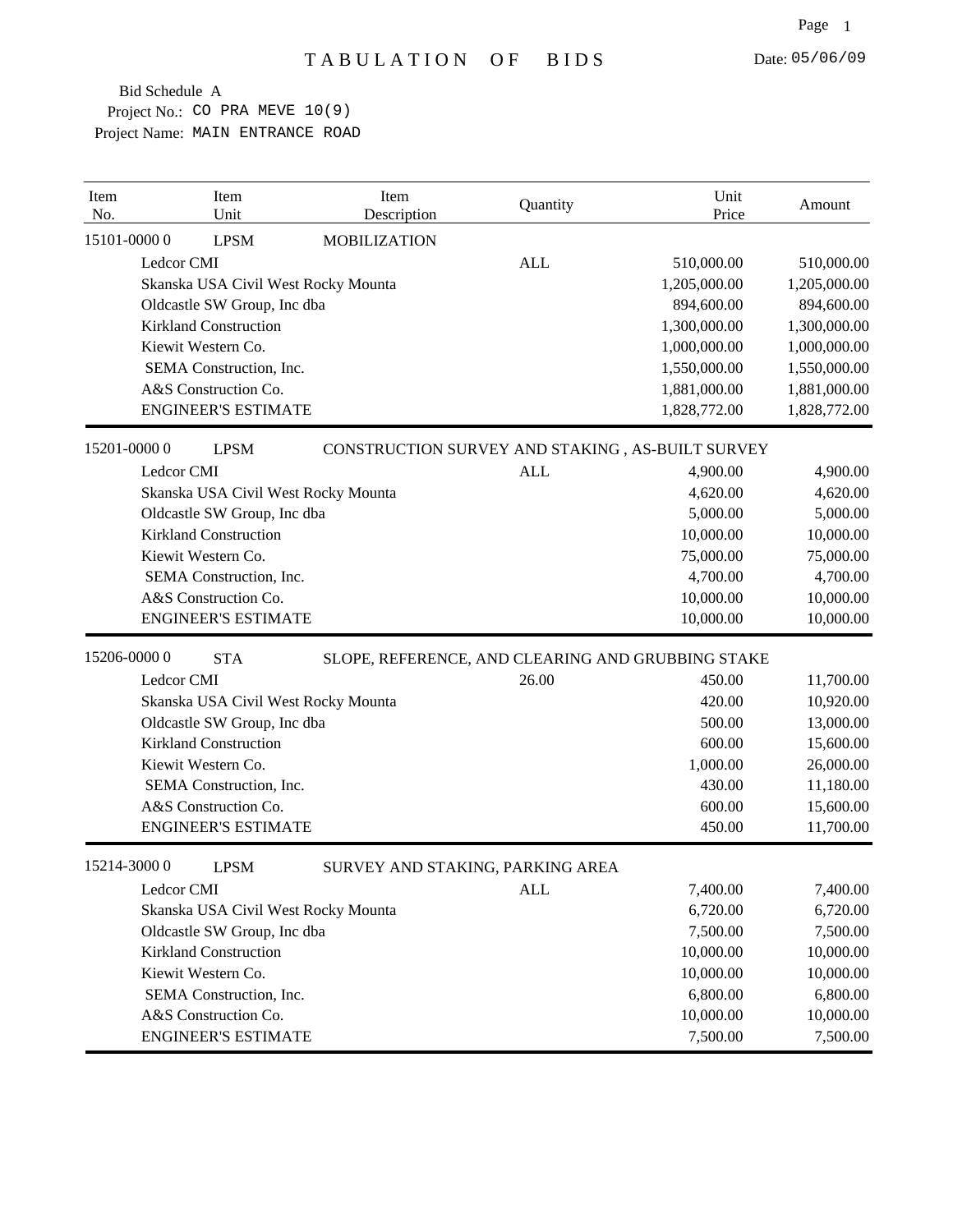| Item<br>No. | Item<br>Unit                        | Item<br>Description                        | Quantity | Unit<br>Price | Amount     |
|-------------|-------------------------------------|--------------------------------------------|----------|---------------|------------|
|             | 15215-30000<br><b>EACH</b>          | SURVEY AND STAKING, DRAINAGE STRUCTURE     |          |               |            |
|             | Ledcor CMI                          |                                            | 7        | 720.00        | 5,040.00   |
|             | Skanska USA Civil West Rocky Mounta |                                            |          | 655.00        | 4,585.00   |
|             | Oldcastle SW Group, Inc dba         |                                            |          | 700.00        | 4,900.00   |
|             | <b>Kirkland Construction</b>        |                                            |          | 750.00        | 5,250.00   |
|             | Kiewit Western Co.                  |                                            |          | 1,000.00      | 7,000.00   |
|             | SEMA Construction, Inc.             |                                            |          | 660.00        | 4,620.00   |
|             | A&S Construction Co.                |                                            |          | 900.00        | 6,300.00   |
|             | <b>ENGINEER'S ESTIMATE</b>          |                                            |          | 2,500.00      | 17,500.00  |
|             | 15216-2000 0<br><b>STA</b>          | SURVEY AND STAKING, GRADE FINISHING STAKES |          |               |            |
|             | Ledcor CMI                          |                                            | 52.00    | 290.00        | 15,080.00  |
|             | Skanska USA Civil West Rocky Mounta |                                            |          | 265.00        | 13,780.00  |
|             | Oldcastle SW Group, Inc dba         |                                            |          | 300.00        | 15,600.00  |
|             | <b>Kirkland Construction</b>        |                                            |          | 500.00        | 26,000.00  |
|             | Kiewit Western Co.                  |                                            |          | 1,000.00      | 52,000.00  |
|             | SEMA Construction, Inc.             |                                            |          | 270.00        | 14,040.00  |
|             | A&S Construction Co.                |                                            |          | 460.00        | 23,920.00  |
|             | <b>ENGINEER'S ESTIMATE</b>          |                                            |          | 400.00        | 20,800.00  |
|             | 15216-30000<br><b>STA</b>           | SURVEY AND STAKING, TEMPLATE CONTROL       |          |               |            |
|             | Ledcor CMI                          |                                            | 548      | 170.00        | 93,160.00  |
|             | Skanska USA Civil West Rocky Mounta |                                            |          | 160.00        | 87,680.00  |
|             | Oldcastle SW Group, Inc dba         |                                            |          | 175.00        | 95,900.00  |
|             | <b>Kirkland Construction</b>        |                                            |          | 200.00        | 109,600.00 |
|             | Kiewit Western Co.                  |                                            |          | 75.00         | 41,100.00  |
|             | SEMA Construction, Inc.             |                                            |          | 160.00        | 87,680.00  |
|             | A&S Construction Co.                |                                            |          | 200.00        | 109,600.00 |
|             | <b>ENGINEER'S ESTIMATE</b>          |                                            |          | 250.00        | 137,000.00 |
|             | 15401-00000<br><b>LPSM</b>          | <b>CONTRACTOR TESTING</b>                  |          |               |            |
|             | Ledcor CMI                          |                                            | ALL      | 135,000.00    | 135,000.00 |
|             | Skanska USA Civil West Rocky Mounta |                                            |          | 150,000.00    | 150,000.00 |
|             | Oldcastle SW Group, Inc dba         |                                            |          | 287,500.00    | 287,500.00 |
|             | <b>Kirkland Construction</b>        |                                            |          | 360,000.00    | 360,000.00 |
|             | Kiewit Western Co.                  |                                            |          | 300,000.00    | 300,000.00 |
|             | SEMA Construction, Inc.             |                                            |          | 380,000.00    | 380,000.00 |
|             | A&S Construction Co.                |                                            |          | 440,000.00    | 440,000.00 |
|             | <b>ENGINEER'S ESTIMATE</b>          |                                            |          | 545,000.00    | 545,000.00 |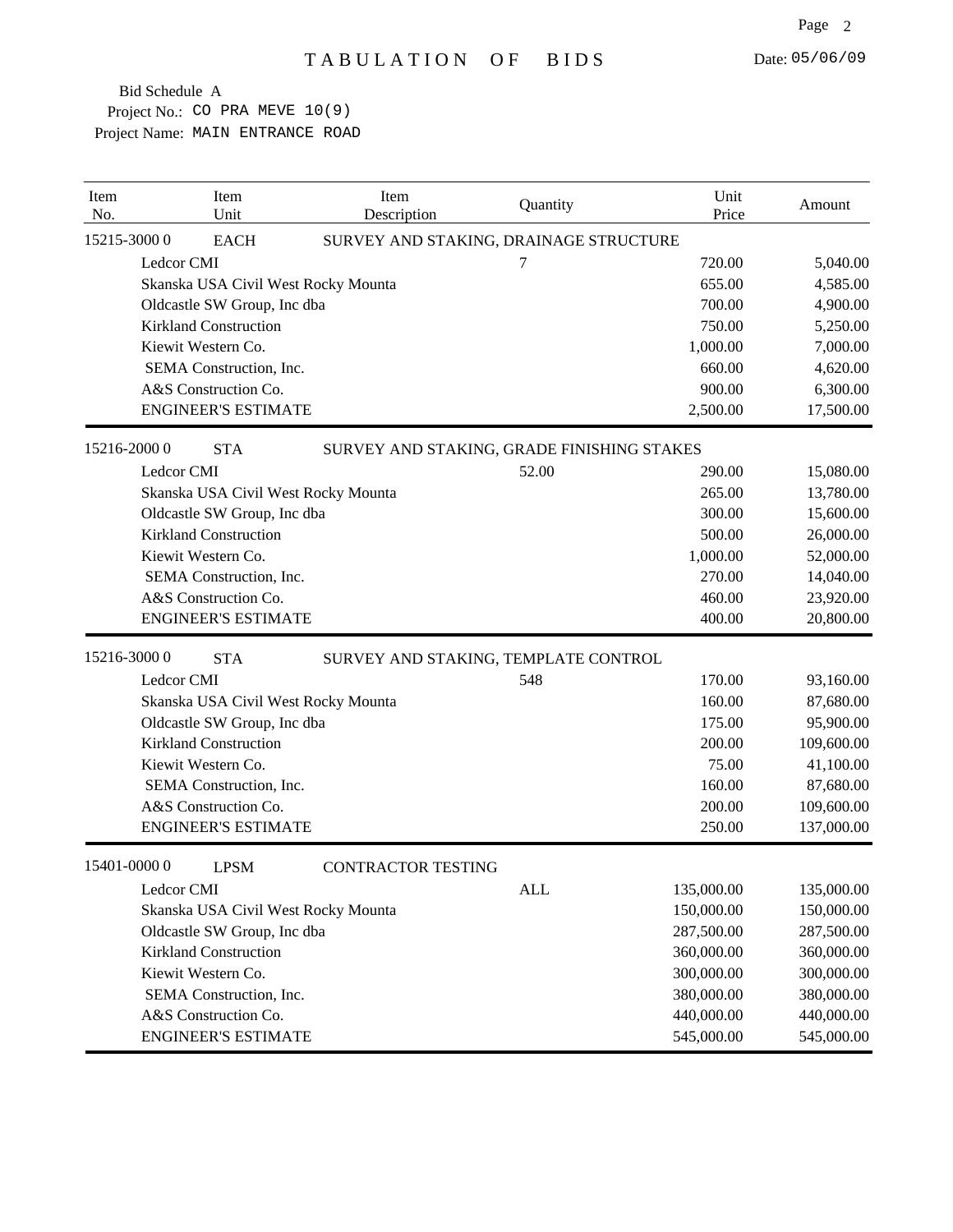| Item<br>No. | Item<br>Unit                 | Item<br>Description                 | Quantity                            | Unit<br>Price | Amount     |
|-------------|------------------------------|-------------------------------------|-------------------------------------|---------------|------------|
| 15501-00000 | <b>LPSM</b>                  | <b>CONSTRUCTION SCHEDULE</b>        |                                     |               |            |
| Ledcor CMI  |                              |                                     | <b>ALL</b>                          | 6,000.00      | 6,000.00   |
|             |                              | Skanska USA Civil West Rocky Mounta |                                     | 50,000.00     | 50,000.00  |
|             | Oldcastle SW Group, Inc dba  |                                     |                                     | 7,500.00      | 7,500.00   |
|             | <b>Kirkland Construction</b> |                                     |                                     | 25,000.00     | 25,000.00  |
|             | Kiewit Western Co.           |                                     |                                     | 50,000.00     | 50,000.00  |
|             | SEMA Construction, Inc.      |                                     |                                     | 7,500.00      | 7,500.00   |
|             | A&S Construction Co.         |                                     |                                     | 20,000.00     | 20,000.00  |
|             | <b>ENGINEER'S ESTIMATE</b>   |                                     |                                     | 210,000.00    | 210,000.00 |
| 15705-01000 | <b>LNFT</b>                  | SOIL EROSION CONTROL, SILT FENCE    |                                     |               |            |
|             | Ledcor CMI                   |                                     | 5,960                               | 4.00          | 23,840.00  |
|             |                              | Skanska USA Civil West Rocky Mounta |                                     | 5.00          | 29,800.00  |
|             | Oldcastle SW Group, Inc dba  |                                     |                                     | 2.20          | 13,112.00  |
|             | <b>Kirkland Construction</b> |                                     |                                     | 5.00          | 29,800.00  |
|             | Kiewit Western Co.           |                                     |                                     | 7.00          | 41,720.00  |
|             | SEMA Construction, Inc.      |                                     |                                     | 4.50          | 26,820.00  |
|             | A&S Construction Co.         |                                     |                                     | 1.50          | 8,940.00   |
|             | <b>ENGINEER'S ESTIMATE</b>   |                                     |                                     | 6.00          | 35,760.00  |
| 15705-14000 | <b>LNFT</b>                  |                                     | SOIL EROSION CONTROL, SEDIMENT LOG  |               |            |
| Ledcor CMI  |                              |                                     | 700                                 | 7.00          | 4,900.00   |
|             |                              | Skanska USA Civil West Rocky Mounta |                                     | 5.50          | 3,850.00   |
|             | Oldcastle SW Group, Inc dba  |                                     |                                     | 8.00          | 5,600.00   |
|             | <b>Kirkland Construction</b> |                                     |                                     | 15.00         | 10,500.00  |
|             | Kiewit Western Co.           |                                     |                                     | 10.00         | 7,000.00   |
|             | SEMA Construction, Inc.      |                                     |                                     | 6.00          | 4,200.00   |
|             | A&S Construction Co.         |                                     |                                     | 4.87          | 3,409.00   |
|             | <b>ENGINEER'S ESTIMATE</b>   |                                     |                                     | 12.00         | 8,400.00   |
| 15706-04000 | <b>EACH</b>                  |                                     | SOIL EROSION CONTROL, SEDIMENT TRAP |               |            |
| Ledcor CMI  |                              |                                     | 10                                  | 270.00        | 2,700.00   |
|             |                              | Skanska USA Civil West Rocky Mounta |                                     | 450.00        | 4,500.00   |
|             | Oldcastle SW Group, Inc dba  |                                     |                                     | 175.00        | 1,750.00   |
|             | <b>Kirkland Construction</b> |                                     |                                     | 500.00        | 5,000.00   |
|             | Kiewit Western Co.           |                                     |                                     | 150.00        | 1,500.00   |
|             | SEMA Construction, Inc.      |                                     |                                     | 100.00        | 1,000.00   |
|             | A&S Construction Co.         |                                     |                                     | 166.00        | 1,660.00   |
|             | <b>ENGINEER'S ESTIMATE</b>   |                                     |                                     | 600.00        | 6,000.00   |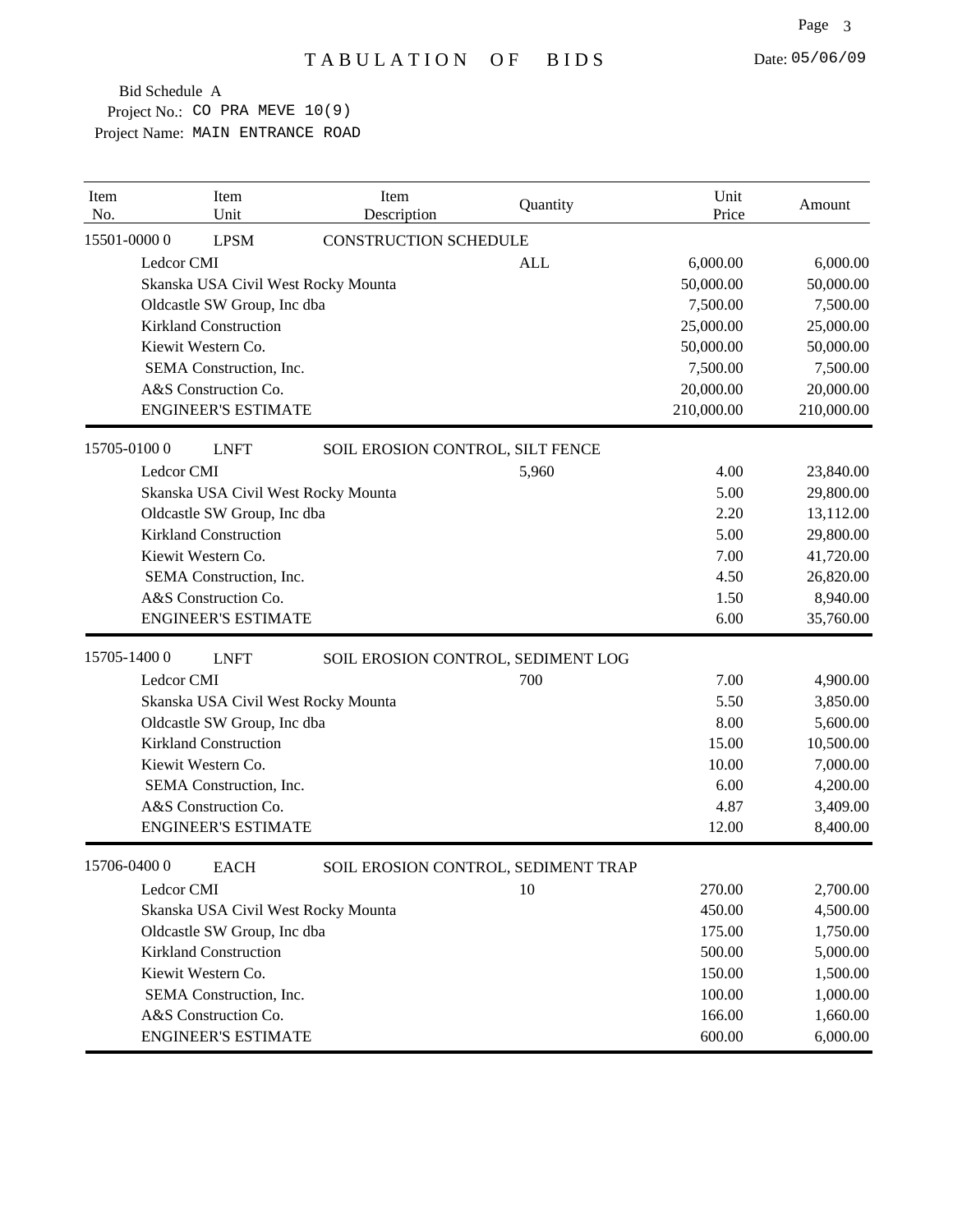| Item<br>No. | Item<br>Unit                        | Item<br>Description              | Quantity                                  | Unit<br>Price | Amount     |
|-------------|-------------------------------------|----------------------------------|-------------------------------------------|---------------|------------|
|             | 15706-05000<br><b>EACH</b>          |                                  | SOIL EROSION CONTROL, INLET SEDIMENT TRAP |               |            |
|             | Ledcor CMI                          |                                  | 4                                         | 160.00        | 640.00     |
|             | Skanska USA Civil West Rocky Mounta |                                  |                                           | 550.00        | 2,200.00   |
|             | Oldcastle SW Group, Inc dba         |                                  |                                           | 150.00        | 600.00     |
|             | <b>Kirkland Construction</b>        |                                  |                                           | 500.00        | 2,000.00   |
|             | Kiewit Western Co.                  |                                  |                                           | 500.00        | 2,000.00   |
|             | SEMA Construction, Inc.             |                                  |                                           | 250.00        | 1,000.00   |
|             | A&S Construction Co.                |                                  |                                           | 157.00        | 628.00     |
|             | <b>ENGINEER'S ESTIMATE</b>          |                                  |                                           | 500.00        | 2,000.00   |
|             | 15802-00000<br><b>LPSM</b>          | <b>WATERING FOR DUST CONTROL</b> |                                           |               |            |
|             | Ledcor CMI                          |                                  | <b>ALL</b>                                | 62,000.00     | 62,000.00  |
|             | Skanska USA Civil West Rocky Mounta |                                  |                                           | 150,000.00    | 150,000.00 |
|             | Oldcastle SW Group, Inc dba         |                                  |                                           | 25,000.00     | 25,000.00  |
|             | <b>Kirkland Construction</b>        |                                  |                                           | 100,000.00    | 100,000.00 |
|             | Kiewit Western Co.                  |                                  |                                           | 100,000.00    | 100,000.00 |
|             | SEMA Construction, Inc.             |                                  |                                           | 200,000.00    | 200,000.00 |
|             | A&S Construction Co.                |                                  |                                           | 80,000.00     | 80,000.00  |
|             | <b>ENGINEER'S ESTIMATE</b>          |                                  |                                           | 60,000.00     | 60,000.00  |
|             | 20101-00000<br><b>ACRE</b>          | <b>CLEARING AND GRUBBING</b>     |                                           |               |            |
|             | Ledcor CMI                          |                                  | 19.00                                     | 1,200.00      | 22,800.00  |
|             | Skanska USA Civil West Rocky Mounta |                                  |                                           | 340.00        | 6,460.00   |
|             | Oldcastle SW Group, Inc dba         |                                  |                                           | 2,000.00      | 38,000.00  |
|             | <b>Kirkland Construction</b>        |                                  |                                           | 5,000.00      | 95,000.00  |
|             | Kiewit Western Co.                  |                                  |                                           | 1,500.00      | 28,500.00  |
|             | SEMA Construction, Inc.             |                                  |                                           | 2,500.00      | 47,500.00  |
|             | A&S Construction Co.                |                                  |                                           | 3,050.00      | 57,950.00  |
|             | <b>ENGINEER'S ESTIMATE</b>          |                                  |                                           | 4,000.00      | 76,000.00  |
|             | 20301-14000<br><b>EACH</b>          | <b>REMOVAL OF INLET</b>          |                                           |               |            |
|             | Ledcor CMI                          |                                  | 5                                         | 780.00        | 3,900.00   |
|             | Skanska USA Civil West Rocky Mounta |                                  |                                           | 3,700.00      | 18,500.00  |
|             | Oldcastle SW Group, Inc dba         |                                  |                                           | 750.00        | 3,750.00   |
|             | <b>Kirkland Construction</b>        |                                  |                                           | 1,500.00      | 7,500.00   |
|             | Kiewit Western Co.                  |                                  |                                           | 2,000.00      | 10,000.00  |
|             | SEMA Construction, Inc.             |                                  |                                           | 1,000.00      | 5,000.00   |
|             | A&S Construction Co.                |                                  |                                           | 1,364.00      | 6,820.00   |
|             | <b>ENGINEER'S ESTIMATE</b>          |                                  |                                           | 1,500.00      | 7,500.00   |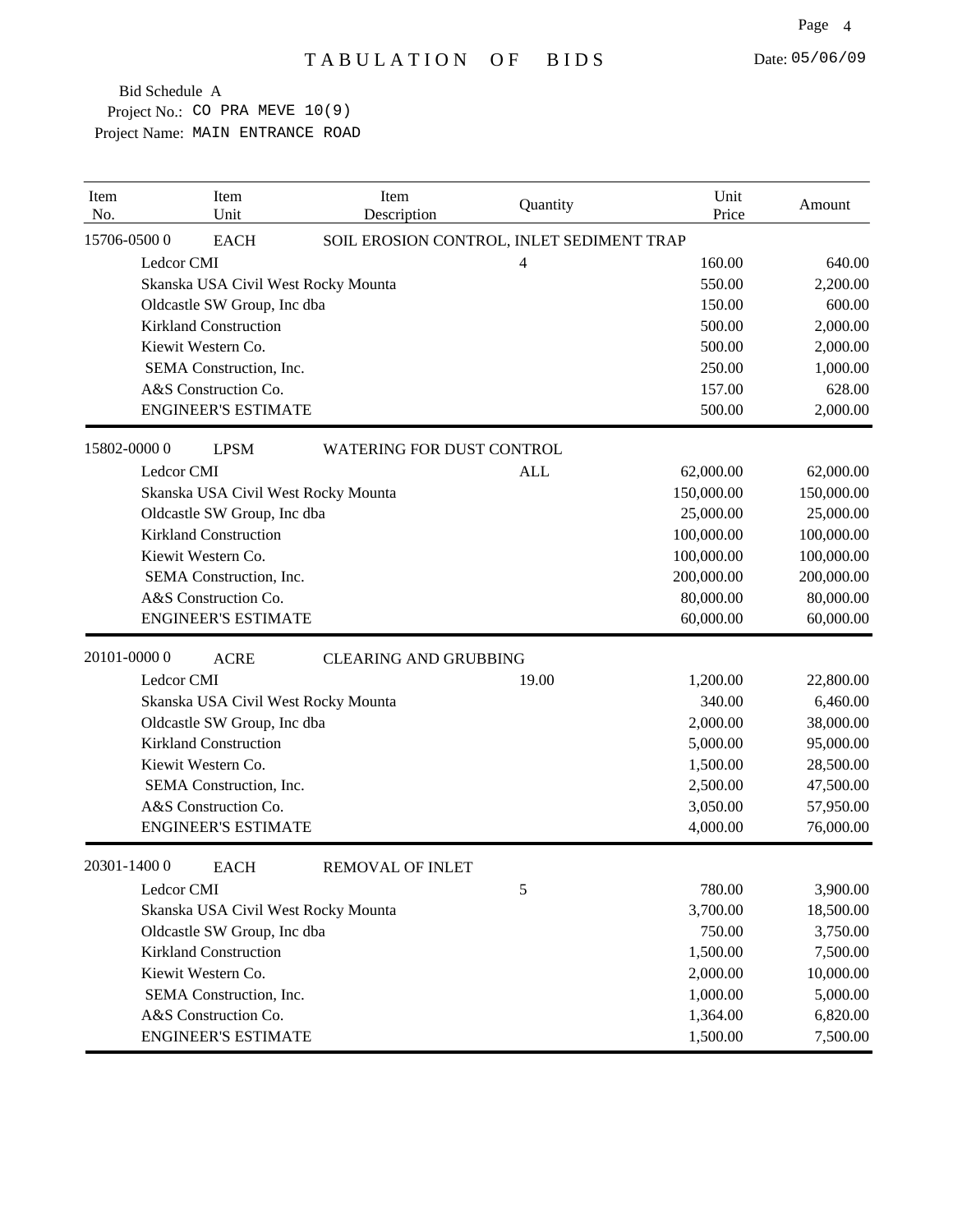| Item<br>No. | Item<br>Unit                        | Item<br>Description                  | Quantity | Unit<br>Price | Amount    |
|-------------|-------------------------------------|--------------------------------------|----------|---------------|-----------|
|             | 20301-19000<br><b>EACH</b>          | REMOVAL OF PIPE CULVERT              |          |               |           |
|             | Ledcor CMI                          |                                      | 2        | 350.00        | 700.00    |
|             | Skanska USA Civil West Rocky Mounta |                                      |          | 1,340.00      | 2,680.00  |
|             | Oldcastle SW Group, Inc dba         |                                      |          | 3,000.00      | 6,000.00  |
|             | <b>Kirkland Construction</b>        |                                      |          | 2,000.00      | 4,000.00  |
|             | Kiewit Western Co.                  |                                      |          | 3,000.00      | 6,000.00  |
|             | SEMA Construction, Inc.             |                                      |          | 3,000.00      | 6,000.00  |
|             | A&S Construction Co.                |                                      |          | 1,204.00      | 2,408.00  |
|             | <b>ENGINEER'S ESTIMATE</b>          |                                      |          | 2,000.00      | 4,000.00  |
|             | 20301-23000<br><b>EACH</b>          | REMOVAL OF SIGN/MARKER               |          |               |           |
|             | Ledcor CMI                          |                                      | 231      | 44.00         | 10,164.00 |
|             | Skanska USA Civil West Rocky Mounta |                                      |          | 60.00         | 13,860.00 |
|             | Oldcastle SW Group, Inc dba         |                                      |          | 25.00         | 5,775.00  |
|             | <b>Kirkland Construction</b>        |                                      |          | 100.00        | 23,100.00 |
|             | Kiewit Western Co.                  |                                      |          | 15.00         | 3,465.00  |
|             | SEMA Construction, Inc.             |                                      |          | 100.00        | 23,100.00 |
|             | A&S Construction Co.                |                                      |          | 28.00         | 6,468.00  |
|             | <b>ENGINEER'S ESTIMATE</b>          |                                      |          | 150.00        | 34,650.00 |
|             | 20301-27000<br><b>EACH</b>          | REMOVAL OF STRUCTURE                 |          |               |           |
|             | Ledcor CMI                          |                                      | 4        | 780.00        | 3,120.00  |
|             | Skanska USA Civil West Rocky Mounta |                                      |          | 1,100.00      | 4,400.00  |
|             | Oldcastle SW Group, Inc dba         |                                      |          | 1,000.00      | 4,000.00  |
|             | <b>Kirkland Construction</b>        |                                      |          | 1,500.00      | 6,000.00  |
|             | Kiewit Western Co.                  |                                      |          | 2,000.00      | 8,000.00  |
|             | SEMA Construction, Inc.             |                                      |          | 1,500.00      | 6,000.00  |
|             | A&S Construction Co.                |                                      |          | 1,830.00      | 7,320.00  |
|             | <b>ENGINEER'S ESTIMATE</b>          |                                      |          | 1,000.00      | 4,000.00  |
|             | 20302-03000<br><b>LNFT</b>          | REMOVAL OF CURB AND GUTTER, CONCRETE |          |               |           |
|             | Ledcor CMI                          |                                      | 4,358    | 5.00          | 21,790.00 |
|             | Skanska USA Civil West Rocky Mounta |                                      |          | 5.00          | 21,790.00 |
|             | Oldcastle SW Group, Inc dba         |                                      |          | 4.50          | 19,611.00 |
|             | <b>Kirkland Construction</b>        |                                      |          | 10.00         | 43,580.00 |
|             | Kiewit Western Co.                  |                                      |          | 10.00         | 43,580.00 |
|             | SEMA Construction, Inc.             |                                      |          | 9.00          | 39,222.00 |
|             | A&S Construction Co.                |                                      |          | 6.00          | 26,148.00 |
|             | <b>ENGINEER'S ESTIMATE</b>          |                                      |          | 10.00         | 43,580.00 |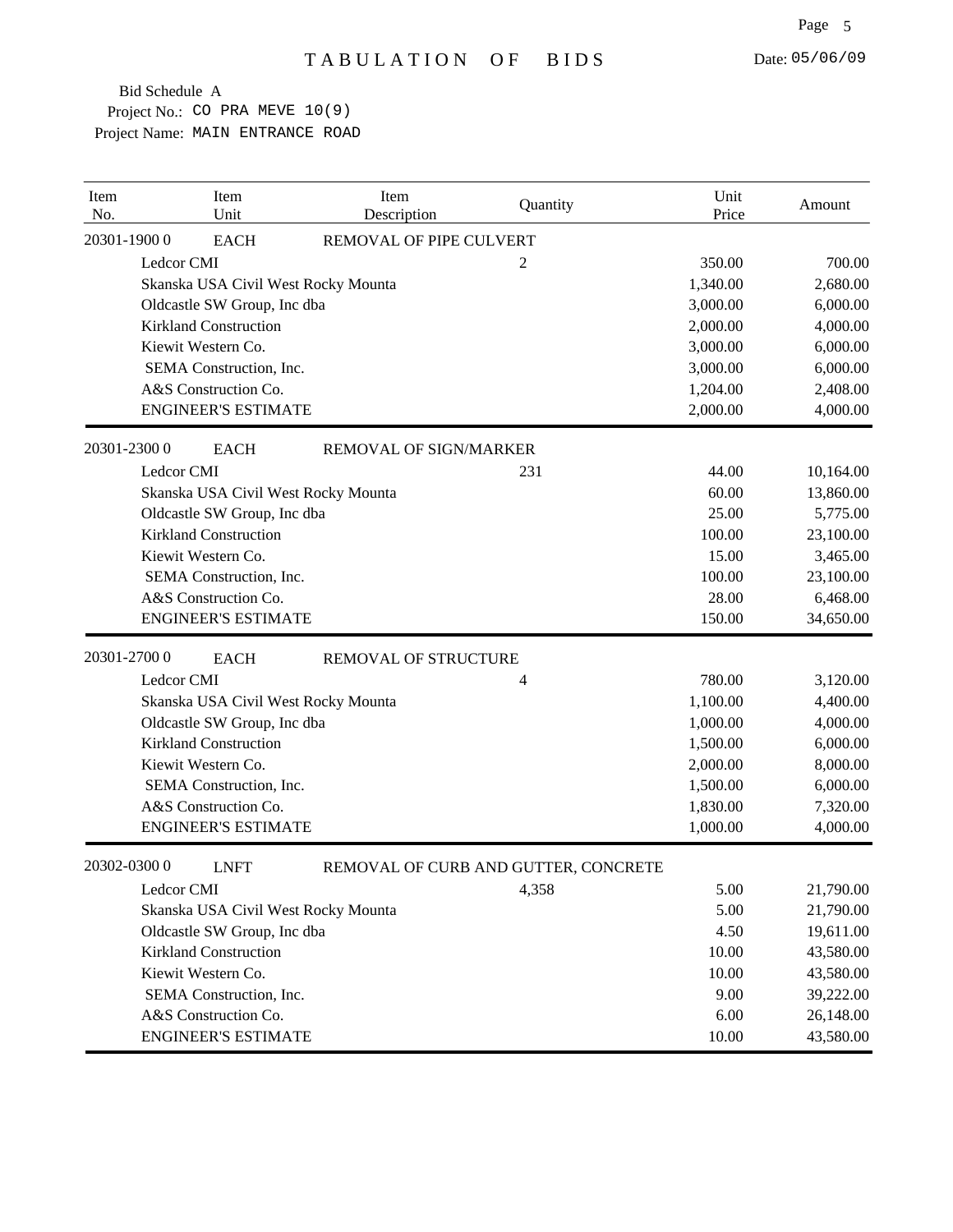| Item<br>No. | Item<br>Unit                 | Item<br>Description                 | Quantity | Unit<br>Price | Amount     |
|-------------|------------------------------|-------------------------------------|----------|---------------|------------|
|             | 20302-04000<br><b>LNFT</b>   | REMOVAL OF CURB, ASPHALT            |          |               |            |
|             | Ledcor CMI                   |                                     | 18,300   | 0.60          | 10,980.00  |
|             |                              | Skanska USA Civil West Rocky Mounta |          | 1.30          | 23,790.00  |
|             | Oldcastle SW Group, Inc dba  |                                     |          | 0.50          | 9,150.00   |
|             | <b>Kirkland Construction</b> |                                     |          | 3.00          | 54,900.00  |
|             | Kiewit Western Co.           |                                     |          | 3.00          | 54,900.00  |
|             | SEMA Construction, Inc.      |                                     |          | 5.00          | 91,500.00  |
|             | A&S Construction Co.         |                                     |          | 3.86          | 70,638.00  |
|             | <b>ENGINEER'S ESTIMATE</b>   |                                     |          | 3.00          | 54,900.00  |
|             | 20302-05000<br><b>LNFT</b>   | REMOVAL OF CURB, CONCRETE           |          |               |            |
|             | Ledcor CMI                   |                                     | 15,600   | 2.00          | 31,200.00  |
|             |                              | Skanska USA Civil West Rocky Mounta |          | 1.60          | 24,960.00  |
|             | Oldcastle SW Group, Inc dba  |                                     |          | 2.50          | 39,000.00  |
|             | <b>Kirkland Construction</b> |                                     |          | 8.00          | 124,800.00 |
|             | Kiewit Western Co.           |                                     |          | 9.00          | 140,400.00 |
|             | SEMA Construction, Inc.      |                                     |          | 8.00          | 124,800.00 |
|             | A&S Construction Co.         |                                     |          | 4.80          | 74,880.00  |
|             | <b>ENGINEER'S ESTIMATE</b>   |                                     |          | 7.00          | 109,200.00 |
|             | 20302-12000<br><b>LNFT</b>   | REMOVAL OF GUARDRAIL                |          |               |            |
|             | Ledcor CMI                   |                                     | 19,200   | 2.00          | 38,400.00  |
|             |                              | Skanska USA Civil West Rocky Mounta |          | 1.50          | 28,800.00  |
|             | Oldcastle SW Group, Inc dba  |                                     |          | 2.00          | 38,400.00  |
|             | <b>Kirkland Construction</b> |                                     |          | 2.50          | 48,000.00  |
|             | Kiewit Western Co.           |                                     |          | 2.00          | 38,400.00  |
|             | SEMA Construction, Inc.      |                                     |          | 1.60          | 30,720.00  |
|             | A&S Construction Co.         |                                     |          | 1.76          | 33,792.00  |
|             | <b>ENGINEER'S ESTIMATE</b>   |                                     |          | 7.00          | 134,400.00 |
|             | 20303-16000<br>SQYD          | REMOVAL OF PAVEMENT, ASPHALT        |          |               |            |
|             | Ledcor CMI                   |                                     | 6,280    | 4.00          | 25,120.00  |
|             |                              | Skanska USA Civil West Rocky Mounta |          | 3.50          | 21,980.00  |
|             | Oldcastle SW Group, Inc dba  |                                     |          | 7.00          | 43,960.00  |
|             | <b>Kirkland Construction</b> |                                     |          | 10.00         | 62,800.00  |
|             | Kiewit Western Co.           |                                     |          | 15.00         | 94,200.00  |
|             | SEMA Construction, Inc.      |                                     |          | 20.00         | 125,600.00 |
|             | A&S Construction Co.         |                                     |          | 5.60          | 35,168.00  |
|             | <b>ENGINEER'S ESTIMATE</b>   |                                     |          | 10.00         | 62,800.00  |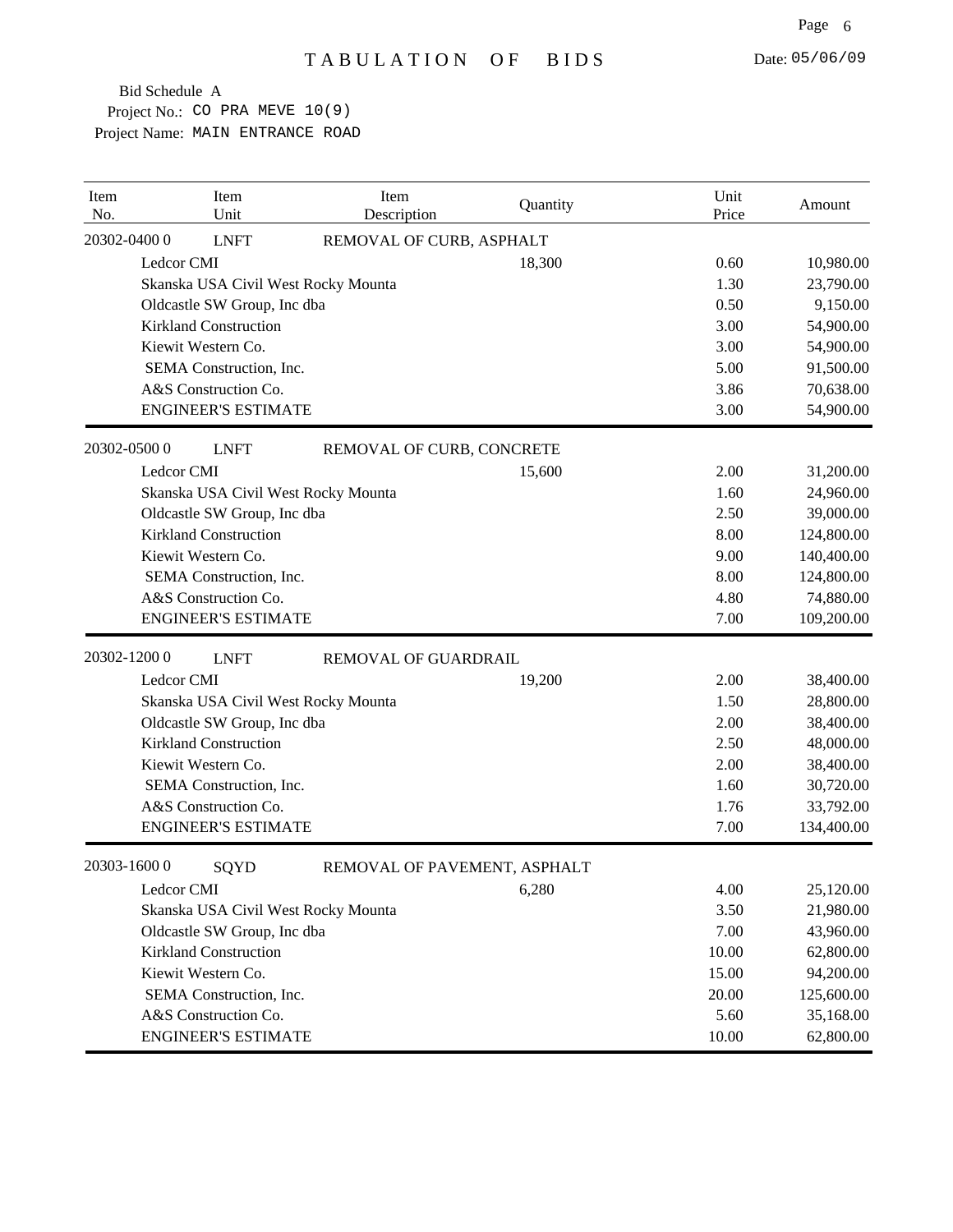| Item<br>No. |              | Item<br>Unit                 | Item<br>Description                 | Quantity                               | Unit<br>Price | Amount     |
|-------------|--------------|------------------------------|-------------------------------------|----------------------------------------|---------------|------------|
|             | 20304-10000  | <b>LPSM</b>                  |                                     | REMOVAL OF STRUCTURES AND OBSTRUCTIONS |               |            |
|             | Ledcor CMI   |                              |                                     | <b>ALL</b>                             | 1,600.00      | 1,600.00   |
|             |              |                              | Skanska USA Civil West Rocky Mounta |                                        | 1,500.00      | 1,500.00   |
|             |              | Oldcastle SW Group, Inc dba  |                                     |                                        | 10,000.00     | 10,000.00  |
|             |              | <b>Kirkland Construction</b> |                                     |                                        | 10,000.00     | 10,000.00  |
|             |              | Kiewit Western Co.           |                                     |                                        | 15,000.00     | 15,000.00  |
|             |              | SEMA Construction, Inc.      |                                     |                                        | 2,000.00      | 2,000.00   |
|             |              | A&S Construction Co.         |                                     |                                        | 75,425.00     | 75,425.00  |
|             |              | <b>ENGINEER'S ESTIMATE</b>   |                                     |                                        | 5,000.00      | 5,000.00   |
|             | 20315-00000  | <b>LNFT</b>                  | <b>SAWCUTTING PAVEMENT</b>          |                                        |               |            |
|             | Ledcor CMI   |                              |                                     | 35100                                  | 2.00          | 70,200.00  |
|             |              |                              | Skanska USA Civil West Rocky Mounta |                                        | 0.80          | 28,080.00  |
|             |              | Oldcastle SW Group, Inc dba  |                                     |                                        | 2.00          | 70,200.00  |
|             |              | <b>Kirkland Construction</b> |                                     |                                        | 3.00          | 105,300.00 |
|             |              | Kiewit Western Co.           |                                     |                                        | 2.00          | 70,200.00  |
|             |              | SEMA Construction, Inc.      |                                     |                                        | 1.50          | 52,650.00  |
|             |              | A&S Construction Co.         |                                     |                                        | 2.42          | 84,942.00  |
|             |              | <b>ENGINEER'S ESTIMATE</b>   |                                     |                                        | 4.00          | 140,400.00 |
|             | 20420-0000 0 | <b>CUYD</b>                  | <b>EMBANKMENT CONSTRUCTION</b>      |                                        |               |            |
|             | Ledcor CMI   |                              |                                     | 12900                                  | 20.50         | 264,450.00 |
|             |              |                              | Skanska USA Civil West Rocky Mounta |                                        | 5.20          | 67,080.00  |
|             |              | Oldcastle SW Group, Inc dba  |                                     |                                        | 12.00         | 154,800.00 |
|             |              | <b>Kirkland Construction</b> |                                     |                                        | 12.00         | 154,800.00 |
|             |              | Kiewit Western Co.           |                                     |                                        | 18.00         | 232,200.00 |
|             |              | SEMA Construction, Inc.      |                                     |                                        | 20.00         | 258,000.00 |
|             |              | A&S Construction Co.         |                                     |                                        | 6.77          | 87,333.00  |
|             |              | <b>ENGINEER'S ESTIMATE</b>   |                                     |                                        | 30.00         | 387,000.00 |
|             | 20441-0000 0 | <b>CUYD</b>                  | <b>WASTE</b>                        |                                        |               |            |
|             | Ledcor CMI   |                              |                                     | 6200                                   | 4.00          | 24,800.00  |
|             |              |                              | Skanska USA Civil West Rocky Mounta |                                        | 5.00          | 31,000.00  |
|             |              | Oldcastle SW Group, Inc dba  |                                     |                                        | 10.00         | 62,000.00  |
|             |              | <b>Kirkland Construction</b> |                                     |                                        | 8.00          | 49,600.00  |
|             |              | Kiewit Western Co.           |                                     |                                        | 5.00          | 31,000.00  |
|             |              | SEMA Construction, Inc.      |                                     |                                        | 20.00         | 124,000.00 |
|             |              | A&S Construction Co.         |                                     |                                        | 8.05          | 49,910.00  |
|             |              | <b>ENGINEER'S ESTIMATE</b>   |                                     |                                        | 20.00         | 124,000.00 |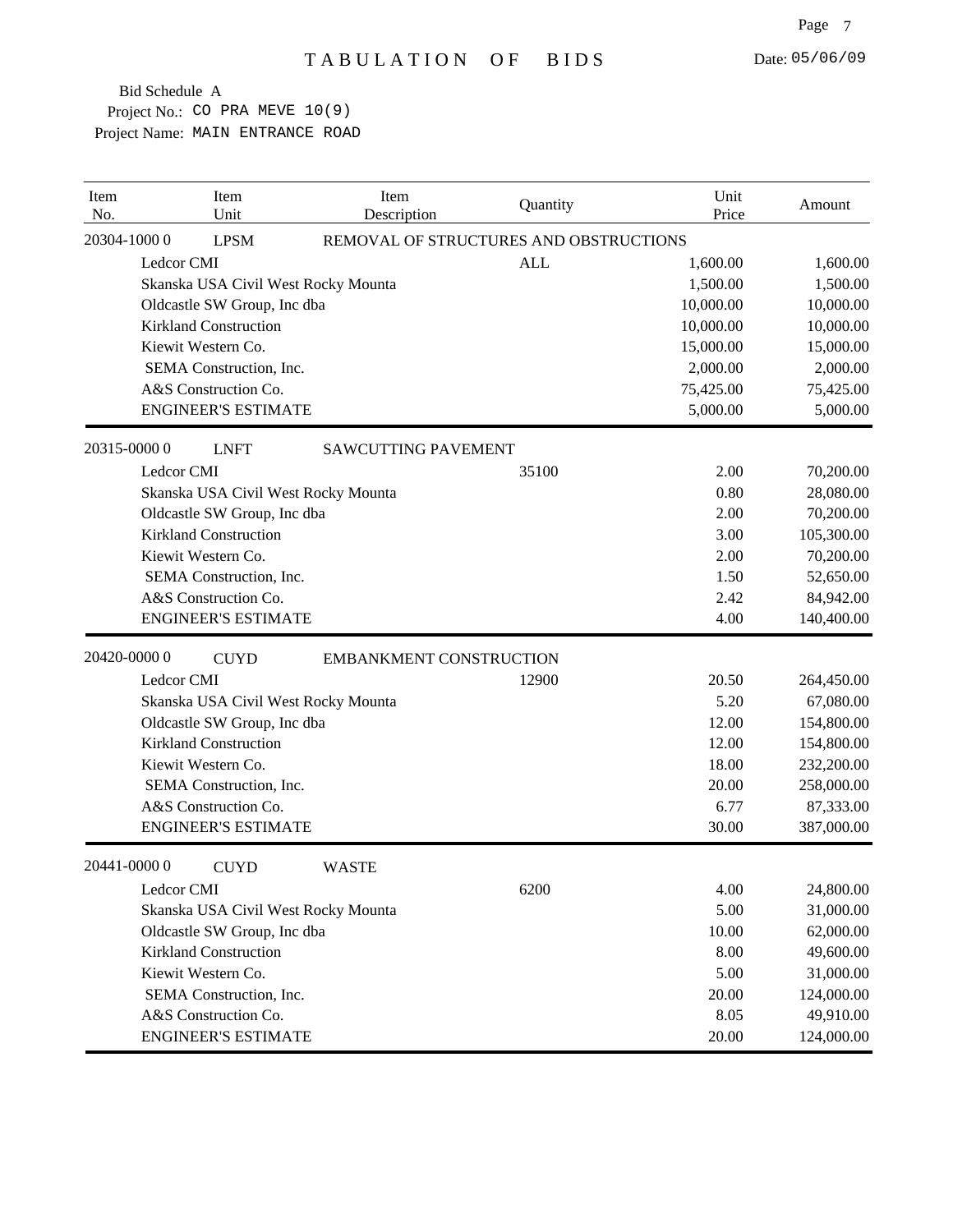| No.         | Item<br>Unit                                                       | Item<br>Description         | Quantity                                                    | Unit<br>Price  | Amount                   |
|-------------|--------------------------------------------------------------------|-----------------------------|-------------------------------------------------------------|----------------|--------------------------|
| 25101-30000 | <b>CUYD</b>                                                        | PLACED RIPRAP, CLASS 3      |                                                             |                |                          |
|             | Ledcor CMI                                                         |                             | 200                                                         | 70.00          | 14,000.00                |
|             | Skanska USA Civil West Rocky Mounta                                |                             |                                                             | 160.00         | 32,000.00                |
|             | Oldcastle SW Group, Inc dba                                        |                             |                                                             | 100.00         | 20,000.00                |
|             | <b>Kirkland Construction</b>                                       |                             |                                                             | 200.00         | 40,000.00                |
|             | Kiewit Western Co.                                                 |                             |                                                             | 200.00         | 40,000.00                |
|             | SEMA Construction, Inc.                                            |                             |                                                             | 200.00         | 40,000.00                |
|             | A&S Construction Co.                                               |                             |                                                             | 103.00         | 20,600.00                |
|             | <b>ENGINEER'S ESTIMATE</b>                                         |                             |                                                             | 250.00         | 50,000.00                |
| 30306-20000 | SQYD                                                               | PULVERIZING, 4-INCH DEPTH   |                                                             |                |                          |
|             | Ledcor CMI                                                         |                             | 20100                                                       | 4.00           | 80,400.00                |
|             | Skanska USA Civil West Rocky Mounta                                |                             |                                                             | 5.40           | 108,540.00               |
|             | Oldcastle SW Group, Inc dba                                        |                             |                                                             | 5.00           | 100,500.00               |
|             | <b>Kirkland Construction</b>                                       |                             |                                                             | 5.00           | 100,500.00               |
|             | Kiewit Western Co.                                                 |                             |                                                             | 5.50           | 110,550.00               |
|             | SEMA Construction, Inc.                                            |                             |                                                             | 5.50           | 110,550.00               |
|             | A&S Construction Co.                                               |                             |                                                             | 9.00           | 180,900.00               |
|             | <b>ENGINEER'S ESTIMATE</b>                                         |                             |                                                             | 4.00           | 80,400.00                |
|             |                                                                    |                             |                                                             |                |                          |
| 30405-12000 | SQYD                                                               |                             | CEMENT AGGREGATE STABILIZATION, IN-PLACE AGGREGATE, 10-INCH |                |                          |
|             |                                                                    | <b>DEPTH</b>                |                                                             |                |                          |
|             | Ledcor CMI                                                         |                             | 2,900                                                       | 9.00           | 26,100.00                |
|             | Skanska USA Civil West Rocky Mounta                                |                             |                                                             | 21.00          | 60,900.00                |
|             | Oldcastle SW Group, Inc dba                                        |                             |                                                             | 23.00          | 66,700.00                |
|             | <b>Kirkland Construction</b>                                       |                             |                                                             | 15.00          | 43,500.00                |
|             | Kiewit Western Co.                                                 |                             |                                                             | 22.00<br>22.00 | 63,800.00                |
|             | SEMA Construction, Inc.<br>A&S Construction Co.                    |                             |                                                             | 29.00          | 63,800.00                |
|             | <b>ENGINEER'S ESTIMATE</b>                                         |                             |                                                             | 25.00          | 84,100.00<br>72,500.00   |
| 30802-20000 | <b>TON</b>                                                         |                             |                                                             |                |                          |
|             | Ledcor CMI                                                         | ROADWAY AGGREGATE, METHOD 2 | 6600                                                        | 3.80           |                          |
|             |                                                                    |                             |                                                             | 28.00          | 25,080.00                |
|             | Skanska USA Civil West Rocky Mounta<br>Oldcastle SW Group, Inc dba |                             |                                                             | 30.00          | 184,800.00<br>198,000.00 |
|             | <b>Kirkland Construction</b>                                       |                             |                                                             | 25.00          | 165,000.00               |
|             | Kiewit Western Co.                                                 |                             |                                                             | 40.00          | 264,000.00               |
|             | SEMA Construction, Inc.                                            |                             |                                                             | 70.00          | 462,000.00               |
|             | A&S Construction Co.                                               |                             |                                                             | 47.00          | 310,200.00               |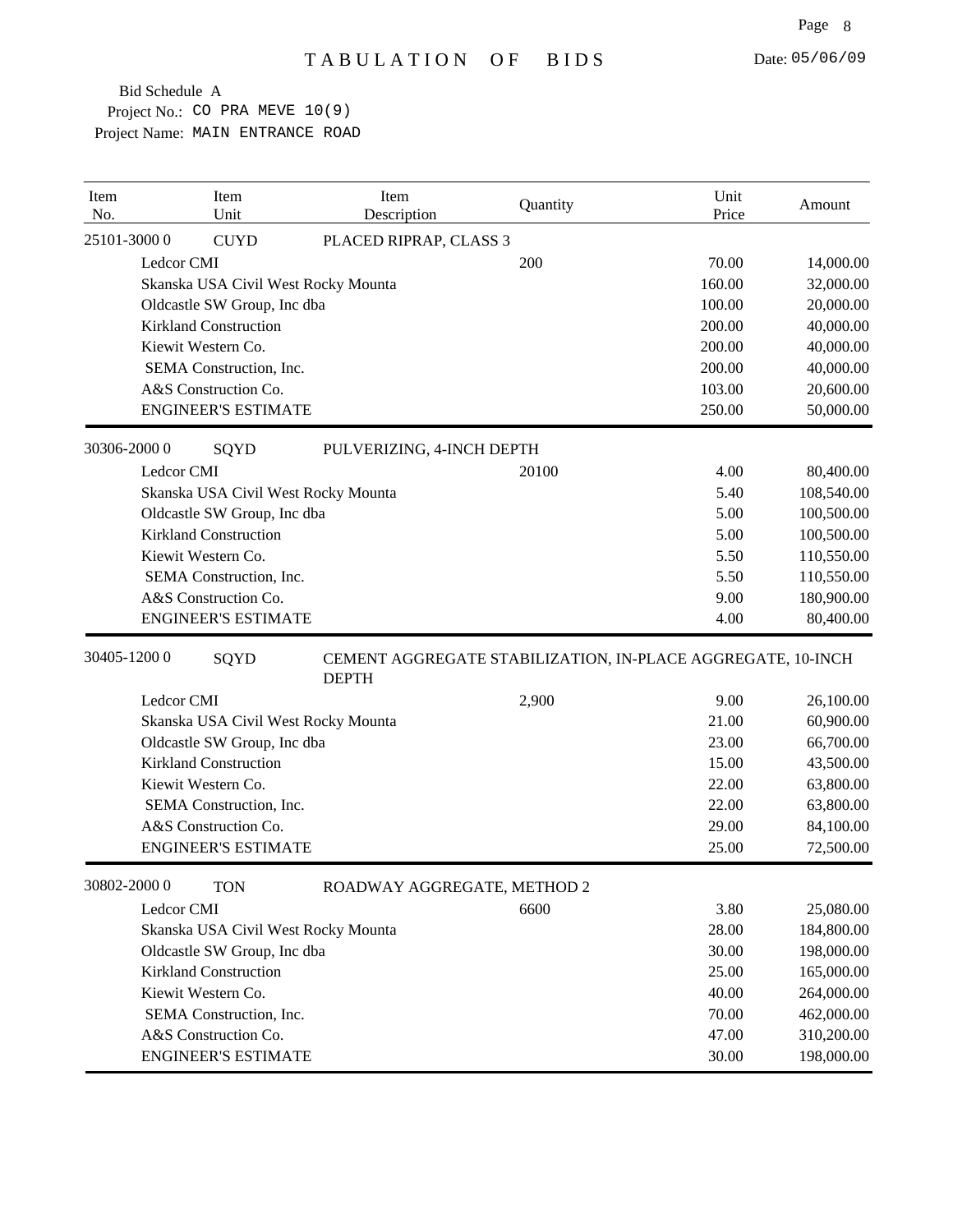| Item<br>No. |             | Item<br>Unit                 | Item<br>Description                 | Quantity                                                                                                     | Unit<br>Price | Amount       |
|-------------|-------------|------------------------------|-------------------------------------|--------------------------------------------------------------------------------------------------------------|---------------|--------------|
|             | 40101-06000 | <b>TON</b>                   |                                     | SUPERPAVE PAVEMENT, 1/2-INCH NOMINAL MAXIMUM SIZE<br>AGGREGATE, 0.3 TO <3 MILLION ESAL (Roughness Incentive) |               |              |
|             | Ledcor CMI  |                              |                                     | 31600                                                                                                        | 108.00        | 3,412,800.00 |
|             |             |                              | Skanska USA Civil West Rocky Mounta |                                                                                                              | 110.00        | 3,476,000.00 |
|             |             | Oldcastle SW Group, Inc dba  |                                     |                                                                                                              | 125.00        | 3,950,000.00 |
|             |             | <b>Kirkland Construction</b> |                                     |                                                                                                              | 120.00        | 3,792,000.00 |
|             |             | Kiewit Western Co.           |                                     |                                                                                                              | 135.00        | 4,266,000.00 |
|             |             | SEMA Construction, Inc.      |                                     |                                                                                                              | 140.00        | 4,424,000.00 |
|             |             | A&S Construction Co.         |                                     |                                                                                                              | 133.50        | 4,218,600.00 |
|             |             | <b>ENGINEER'S ESTIMATE</b>   |                                     |                                                                                                              | 130.00        | 4,108,000.00 |
|             | 40105-30000 | <b>TON</b>                   | ANTISTRIP ADDITIVE, TYPE 3          |                                                                                                              |               |              |
|             | Ledcor CMI  |                              |                                     | 360                                                                                                          | 120.00        | 43,200.00    |
|             |             |                              | Skanska USA Civil West Rocky Mounta |                                                                                                              | 210.00        | 75,600.00    |
|             |             | Oldcastle SW Group, Inc dba  |                                     |                                                                                                              | 200.00        | 72,000.00    |
|             |             | <b>Kirkland Construction</b> |                                     |                                                                                                              | 195.00        | 70,200.00    |
|             |             | Kiewit Western Co.           |                                     |                                                                                                              | 200.00        | 72,000.00    |
|             |             | SEMA Construction, Inc.      |                                     |                                                                                                              | 240.00        | 86,400.00    |
|             |             | A&S Construction Co.         |                                     |                                                                                                              | 220.00        | 79,200.00    |
|             |             | <b>ENGINEER'S ESTIMATE</b>   |                                     |                                                                                                              | 200.00        | 72,000.00    |
|             | 40301-00000 | <b>TON</b>                   |                                     | HOT ASPHALT CONCRETE PAVEMENT                                                                                |               |              |
|             | Ledcor CMI  |                              |                                     | 4500                                                                                                         | 104.00        | 468,000.00   |
|             |             |                              | Skanska USA Civil West Rocky Mounta |                                                                                                              | 80.00         | 360,000.00   |
|             |             | Oldcastle SW Group, Inc dba  |                                     |                                                                                                              | 125.00        | 562,500.00   |
|             |             | <b>Kirkland Construction</b> |                                     |                                                                                                              | 120.00        | 540,000.00   |
|             |             | Kiewit Western Co.           |                                     |                                                                                                              | 125.00        | 562,500.00   |
|             |             | SEMA Construction, Inc.      |                                     |                                                                                                              | 140.00        | 630,000.00   |
|             |             | A&S Construction Co.         |                                     |                                                                                                              | 149.70        | 673,650.00   |
|             |             | <b>ENGINEER'S ESTIMATE</b>   |                                     |                                                                                                              | 120.00        | 540,000.00   |
|             | 40920-10000 | <b>TON</b>                   |                                     | FOG SEAL, EMULSIFIED ASPHALT GRADE CSS-1 OR CSS-1H, SS-1 OR SS-1H                                            |               |              |
|             | Ledcor CMI  |                              |                                     | 120                                                                                                          | 320.00        | 38,400.00    |
|             |             |                              | Skanska USA Civil West Rocky Mounta |                                                                                                              | 640.00        | 76,800.00    |
|             |             | Oldcastle SW Group, Inc dba  |                                     |                                                                                                              | 500.00        | 60,000.00    |
|             |             | <b>Kirkland Construction</b> |                                     |                                                                                                              | 500.00        | 60,000.00    |
|             |             | Kiewit Western Co.           |                                     |                                                                                                              | 400.00        | 48,000.00    |
|             |             | SEMA Construction, Inc.      |                                     |                                                                                                              | 500.00        | 60,000.00    |
|             |             | A&S Construction Co.         |                                     |                                                                                                              | 500.00        | 60,000.00    |
|             |             | <b>ENGINEER'S ESTIMATE</b>   |                                     |                                                                                                              | 550.00        | 66,000.00    |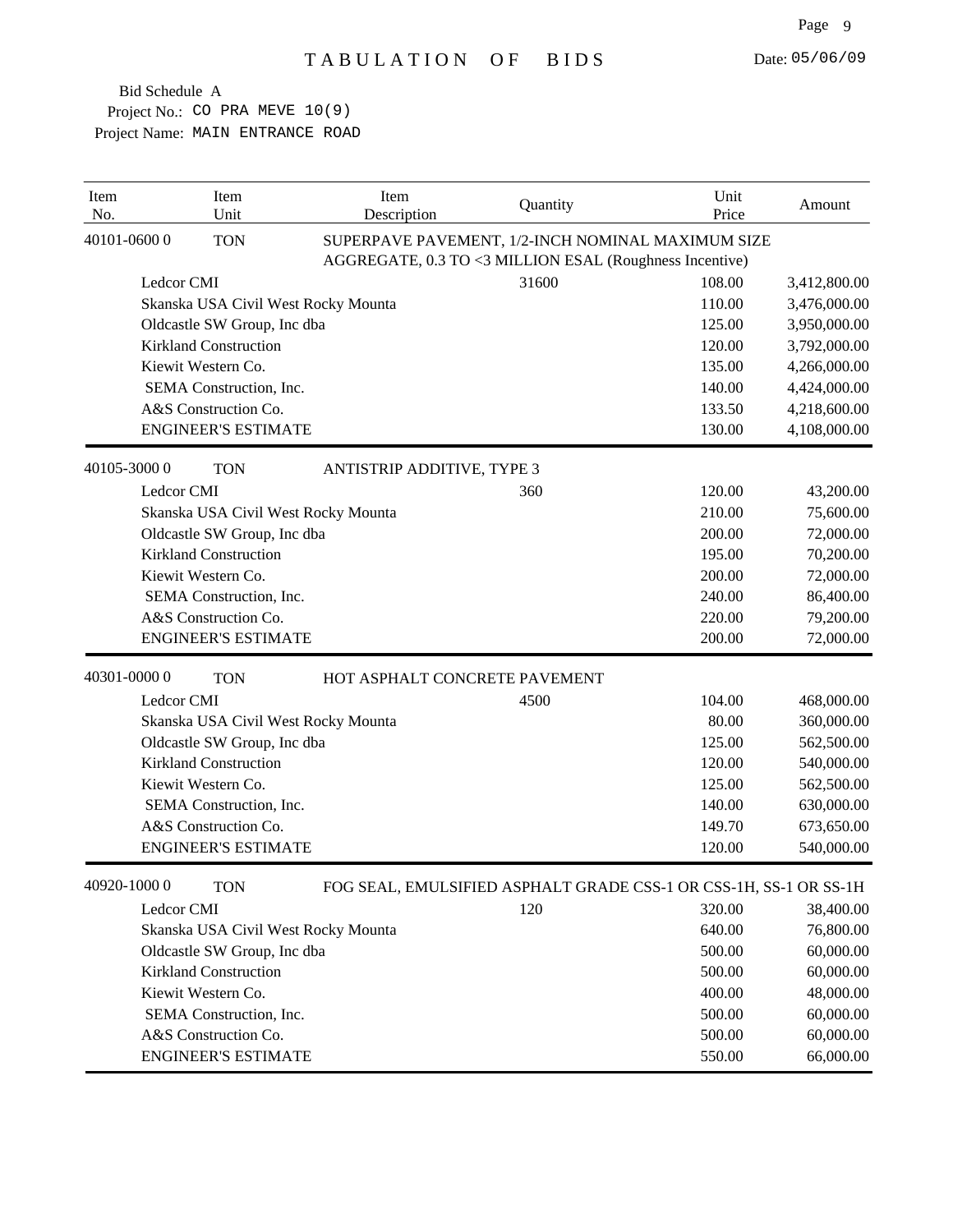| Item<br>No. | Item<br>Unit                        | Item<br>Description | Quantity                                      | Unit<br>Price | Amount     |
|-------------|-------------------------------------|---------------------|-----------------------------------------------|---------------|------------|
| 41101-00000 | <b>TON</b>                          | PRIME COAT          |                                               |               |            |
|             | Ledcor CMI                          |                     | 20                                            | 600.00        | 12,000.00  |
|             | Skanska USA Civil West Rocky Mounta |                     |                                               | 640.00        | 12,800.00  |
|             | Oldcastle SW Group, Inc dba         |                     |                                               | 400.00        | 8,000.00   |
|             | <b>Kirkland Construction</b>        |                     |                                               | 600.00        | 12,000.00  |
|             | Kiewit Western Co.                  |                     |                                               | 500.00        | 10,000.00  |
|             | SEMA Construction, Inc.             |                     |                                               | 500.00        | 10,000.00  |
|             | A&S Construction Co.                |                     |                                               | 500.00        | 10,000.00  |
|             | <b>ENGINEER'S ESTIMATE</b>          |                     |                                               | 600.00        | 12,000.00  |
| 41105-00000 | <b>TON</b>                          | <b>BLOTTER</b>      |                                               |               |            |
|             | Ledcor CMI                          |                     | 100                                           | 15.00         | 1,500.00   |
|             | Skanska USA Civil West Rocky Mounta |                     |                                               | 55.00         | 5,500.00   |
|             | Oldcastle SW Group, Inc dba         |                     |                                               | 50.00         | 5,000.00   |
|             | <b>Kirkland Construction</b>        |                     |                                               | 20.00         | 2,000.00   |
|             | Kiewit Western Co.                  |                     |                                               | 50.00         | 5,000.00   |
|             | SEMA Construction, Inc.             |                     |                                               | 50.00         | 5,000.00   |
|             | A&S Construction Co.                |                     |                                               | 60.00         | 6,000.00   |
|             | <b>ENGINEER'S ESTIMATE</b>          |                     |                                               | 25.00         | 2,500.00   |
| 41201-10000 | <b>TON</b>                          |                     | TACK COAT GRADE CSS-1, CSS-1H, SS-1, OR SS-1H |               |            |
|             | Ledcor CMI                          |                     | 230                                           | 550.00        | 126,500.00 |
|             | Skanska USA Civil West Rocky Mounta |                     |                                               | 560.00        | 128,800.00 |
|             | Oldcastle SW Group, Inc dba         |                     |                                               | 400.00        | 92,000.00  |
|             | <b>Kirkland Construction</b>        |                     |                                               | 500.00        | 115,000.00 |
|             | Kiewit Western Co.                  |                     |                                               | 300.00        | 69,000.00  |
|             | SEMA Construction, Inc.             |                     |                                               | 500.00        | 115,000.00 |
|             | A&S Construction Co.                |                     |                                               | 500.00        | 115,000.00 |
|             | <b>ENGINEER'S ESTIMATE</b>          |                     |                                               | 600.00        | 138,000.00 |
| 41301-04000 | SQYD                                |                     | ASPHALT PAVEMENT MILLING, 1 1/2-INCH DEPTH    |               |            |
|             | Ledcor CMI                          |                     | 4,600                                         | 3.00          | 13,800.00  |
|             | Skanska USA Civil West Rocky Mounta |                     |                                               | 3.40          | 15,640.00  |
|             | Oldcastle SW Group, Inc dba         |                     |                                               | 2.90          | 13,340.00  |
|             | <b>Kirkland Construction</b>        |                     |                                               | 2.75          | 12,650.00  |
|             | Kiewit Western Co.                  |                     |                                               | 5.00          | 23,000.00  |
|             | SEMA Construction, Inc.             |                     |                                               | 1.40          | 6,440.00   |
|             | A&S Construction Co.                |                     |                                               | 4.00          | 18,400.00  |
|             | <b>ENGINEER'S ESTIMATE</b>          |                     |                                               | 3.50          | 16,100.00  |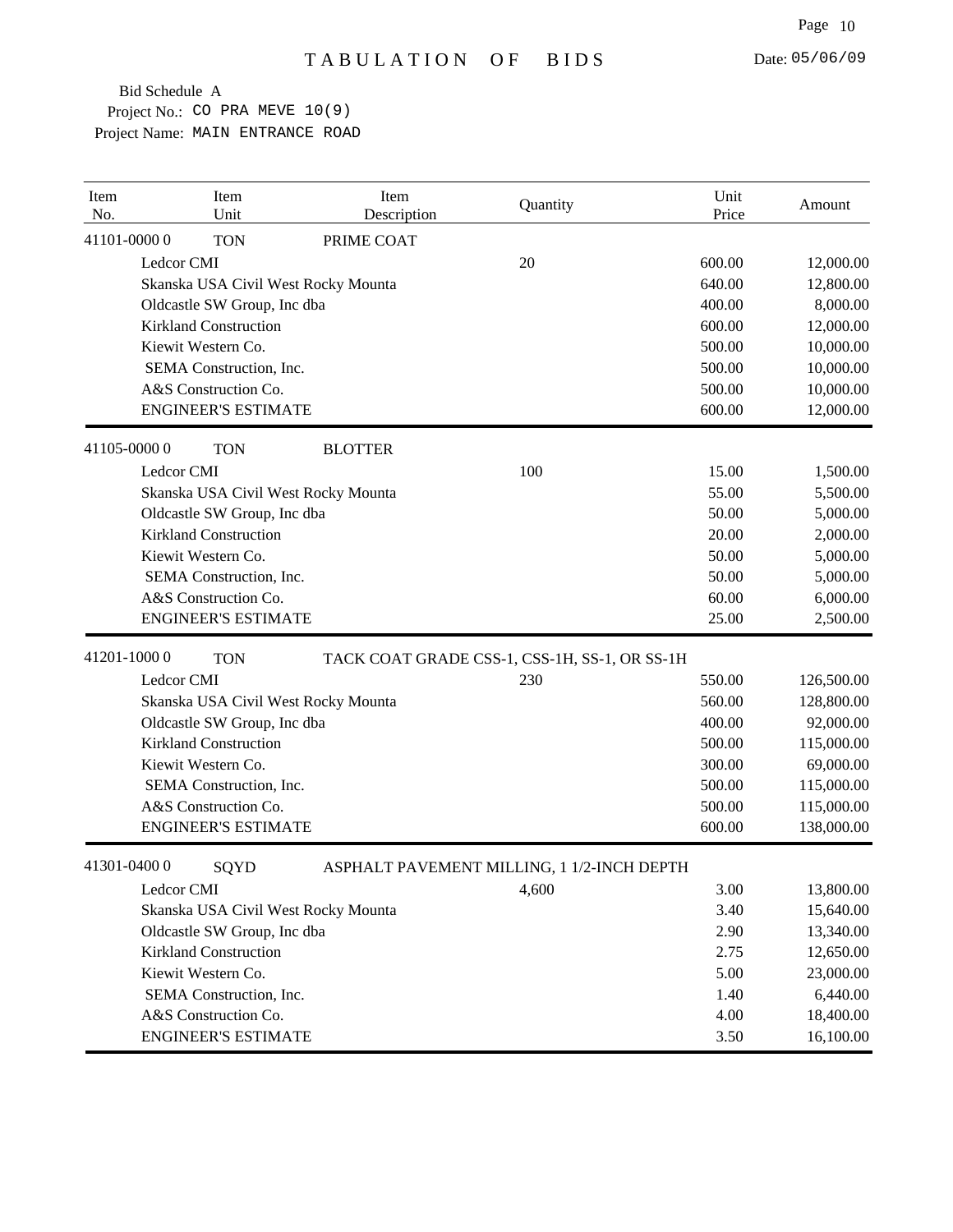| Item<br>No. |             | Item<br>Unit                 | Item<br>Description                 | Quantity                                            | Unit<br>Price | Amount       |
|-------------|-------------|------------------------------|-------------------------------------|-----------------------------------------------------|---------------|--------------|
|             | 41301-06000 | SQYD                         |                                     | ASPHALT PAVEMENT MILLING, 2-INCH DEPTH              |               |              |
|             | Ledcor CMI  |                              |                                     | 175000                                              | 3.00          | 525,000.00   |
|             |             |                              | Skanska USA Civil West Rocky Mounta |                                                     | 1.40          | 245,000.00   |
|             |             | Oldcastle SW Group, Inc dba  |                                     |                                                     | 1.80          | 315,000.00   |
|             |             | <b>Kirkland Construction</b> |                                     |                                                     | 2.75          | 481,250.00   |
|             |             | Kiewit Western Co.           |                                     |                                                     | 4.00          | 700,000.00   |
|             |             | SEMA Construction, Inc.      |                                     |                                                     | 1.50          | 262,500.00   |
|             |             | A&S Construction Co.         |                                     |                                                     | 2.00          | 350,000.00   |
|             |             | <b>ENGINEER'S ESTIMATE</b>   |                                     |                                                     | 3.75          | 656,250.00   |
|             | 41801-30000 | SQYD                         |                                     | FOAMED ASPHALT STABILIZED BASE COURSE, 6-INCH DEPTH |               |              |
|             | Ledcor CMI  |                              |                                     | 151000                                              | 5.35          | 807,850.00   |
|             |             |                              | Skanska USA Civil West Rocky Mounta |                                                     | 10.00         | 1,510,000.00 |
|             |             | Oldcastle SW Group, Inc dba  |                                     |                                                     | 9.00          | 1,359,000.00 |
|             |             | <b>Kirkland Construction</b> |                                     |                                                     | 5.50          | 830,500.00   |
|             |             | Kiewit Western Co.           |                                     |                                                     | 8.75          | 1,321,250.00 |
|             |             | SEMA Construction, Inc.      |                                     |                                                     | 8.50          | 1,283,500.00 |
|             |             | A&S Construction Co.         |                                     |                                                     | 9.50          | 1,434,500.00 |
|             |             | <b>ENGINEER'S ESTIMATE</b>   |                                     |                                                     | 8.00          | 1,208,000.00 |
|             | 41804-10000 | <b>TON</b>                   | <b>ASPHALT BINDER AC-10</b>         |                                                     |               |              |
|             | Ledcor CMI  |                              |                                     | 1940                                                | 680.00        | 1,319,200.00 |
|             |             |                              | Skanska USA Civil West Rocky Mounta |                                                     | 700.00        | 1,358,000.00 |
|             |             | Oldcastle SW Group, Inc dba  |                                     |                                                     | 735.00        | 1,425,900.00 |
|             |             | <b>Kirkland Construction</b> |                                     |                                                     | 565.00        | 1,096,100.00 |
|             |             | Kiewit Western Co.           |                                     |                                                     | 700.00        | 1,358,000.00 |
|             |             | SEMA Construction, Inc.      |                                     |                                                     | 700.00        | 1,358,000.00 |
|             |             | A&S Construction Co.         |                                     |                                                     | 775.00        | 1,503,500.00 |
|             |             | <b>ENGINEER'S ESTIMATE</b>   |                                     |                                                     | 560.00        | 1,086,400.00 |
|             | 41805-00000 | <b>TON</b>                   | <b>MINERAL FILLER</b>               |                                                     |               |              |
|             | Ledcor CMI  |                              |                                     | 3,000                                               | 23.00         | 69,000.00    |
|             |             |                              | Skanska USA Civil West Rocky Mounta |                                                     | 230.00        | 690,000.00   |
|             |             | Oldcastle SW Group, Inc dba  |                                     |                                                     | 200.00        | 600,000.00   |
|             |             | <b>Kirkland Construction</b> |                                     |                                                     | 82.00         | 246,000.00   |
|             |             | Kiewit Western Co.           |                                     |                                                     | 225.00        | 675,000.00   |
|             |             | SEMA Construction, Inc.      |                                     |                                                     | 200.00        | 600,000.00   |
|             |             | A&S Construction Co.         |                                     |                                                     | 255.00        | 765,000.00   |
|             |             | <b>ENGINEER'S ESTIMATE</b>   |                                     |                                                     | 82.00         | 246,000.00   |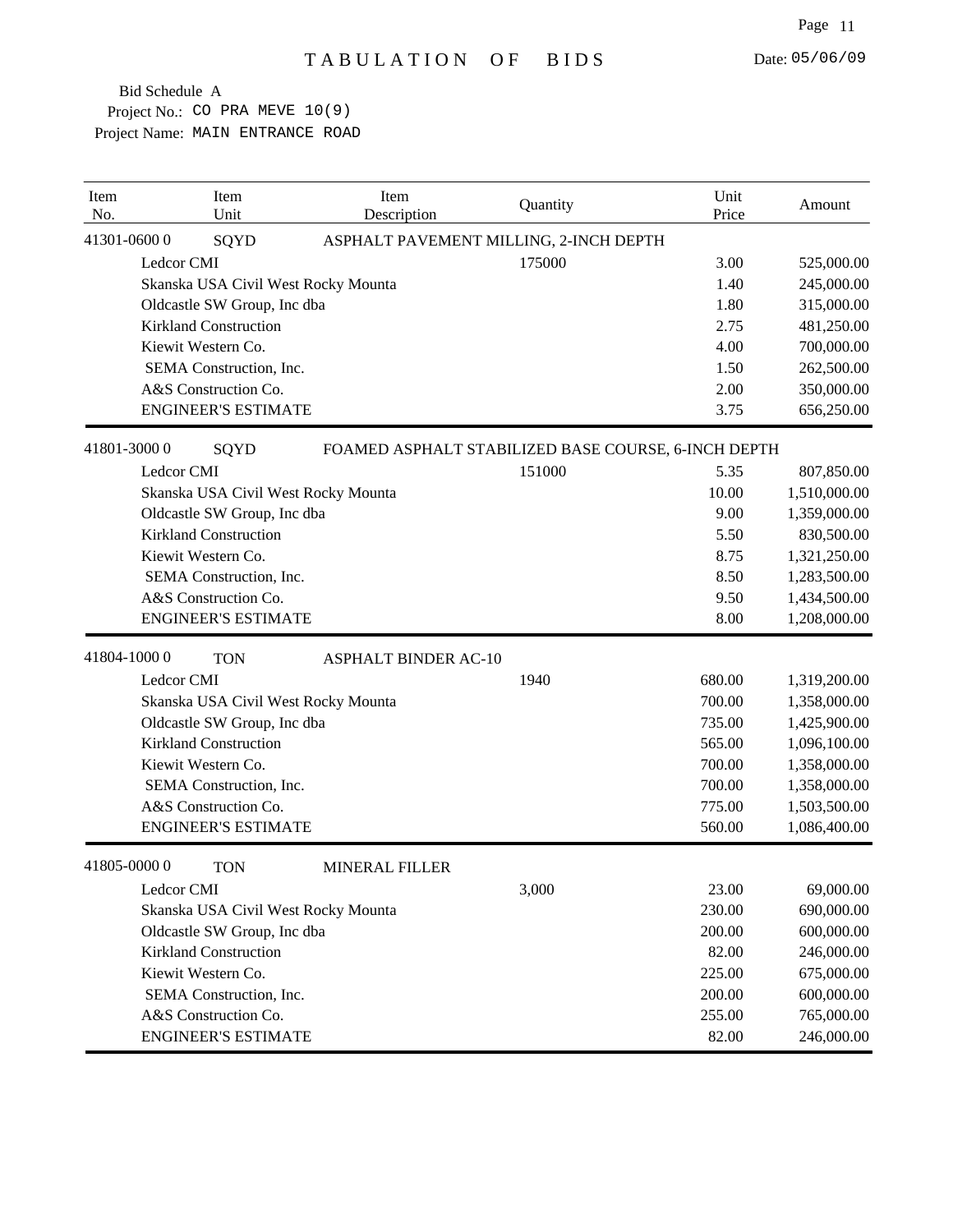| Item<br>No. | Item<br>Unit                        | Item<br>Description         | Quantity                              | Unit<br>Price | Amount     |
|-------------|-------------------------------------|-----------------------------|---------------------------------------|---------------|------------|
|             | 55701-20000<br><b>MFBM</b>          |                             | STRUCTURAL TIMBER AND LUMBER, TREATED |               |            |
|             | Ledcor CMI                          |                             | 0.3                                   | 65,000.00     | 19,500.00  |
|             | Skanska USA Civil West Rocky Mounta |                             |                                       | 300,000.00    | 90,000.00  |
|             | Oldcastle SW Group, Inc dba         |                             |                                       | 100,000.00    | 30,000.00  |
|             | <b>Kirkland Construction</b>        |                             |                                       | 160,000.00    | 48,000.00  |
|             | Kiewit Western Co.                  |                             |                                       | 450,000.00    | 135,000.00 |
|             | SEMA Construction, Inc.             |                             |                                       | 150,000.00    | 45,000.00  |
|             | A&S Construction Co.                |                             |                                       | 15,000.00     | 4,500.00   |
|             | <b>ENGINEER'S ESTIMATE</b>          |                             |                                       | 20,000.00     | 6,000.00   |
|             | 56302-20000<br><b>SQFT</b>          | PAINTING, STEEL STRUCTURE   |                                       |               |            |
|             | Ledcor CMI                          |                             | 7,000                                 | 10.00         | 70,000.00  |
|             | Skanska USA Civil West Rocky Mounta |                             |                                       | 15.00         | 105,000.00 |
|             | Oldcastle SW Group, Inc dba         |                             |                                       | 5.00          | 35,000.00  |
|             | <b>Kirkland Construction</b>        |                             |                                       | 10.00         | 70,000.00  |
|             | Kiewit Western Co.                  |                             |                                       | 5.00          | 35,000.00  |
|             | SEMA Construction, Inc.             |                             |                                       | 4.50          | 31,500.00  |
|             | A&S Construction Co.                |                             |                                       | 6.10          | 42,700.00  |
|             | <b>ENGINEER'S ESTIMATE</b>          |                             |                                       | 2.50          | 17,500.00  |
|             | 60103-00000<br><b>EACH</b>          | CONCRETE, HEADWALL          |                                       |               |            |
|             | Ledcor CMI                          |                             | 1                                     | 4,000.00      | 4,000.00   |
|             | Skanska USA Civil West Rocky Mounta |                             |                                       | 3,700.00      | 3,700.00   |
|             | Oldcastle SW Group, Inc dba         |                             |                                       | 5,000.00      | 5,000.00   |
|             | <b>Kirkland Construction</b>        |                             |                                       | 3,500.00      | 3,500.00   |
|             | Kiewit Western Co.                  |                             |                                       | 6,000.00      | 6,000.00   |
|             | SEMA Construction, Inc.             |                             |                                       | 15,000.00     | 15,000.00  |
|             | A&S Construction Co.                |                             |                                       | 10,860.00     | 10,860.00  |
|             | <b>ENGINEER'S ESTIMATE</b>          |                             |                                       | 10,000.00     | 10,000.00  |
|             | 60201-06000<br><b>LNFT</b>          | <b>18-INCH PIPE CULVERT</b> |                                       |               |            |
|             | Ledcor CMI                          |                             | 160                                   | 34.00         | 5,440.00   |
|             | Skanska USA Civil West Rocky Mounta |                             |                                       | 100.00        | 16,000.00  |
|             | Oldcastle SW Group, Inc dba         |                             |                                       | 55.00         | 8,800.00   |
|             | <b>Kirkland Construction</b>        |                             |                                       | 50.00         | 8,000.00   |
|             | Kiewit Western Co.                  |                             |                                       | 150.00        | 24,000.00  |
|             | SEMA Construction, Inc.             |                             |                                       | 100.00        | 16,000.00  |
|             | A&S Construction Co.                |                             |                                       | 60.00         | 9,600.00   |
|             | <b>ENGINEER'S ESTIMATE</b>          |                             |                                       | 150.00        | 24,000.00  |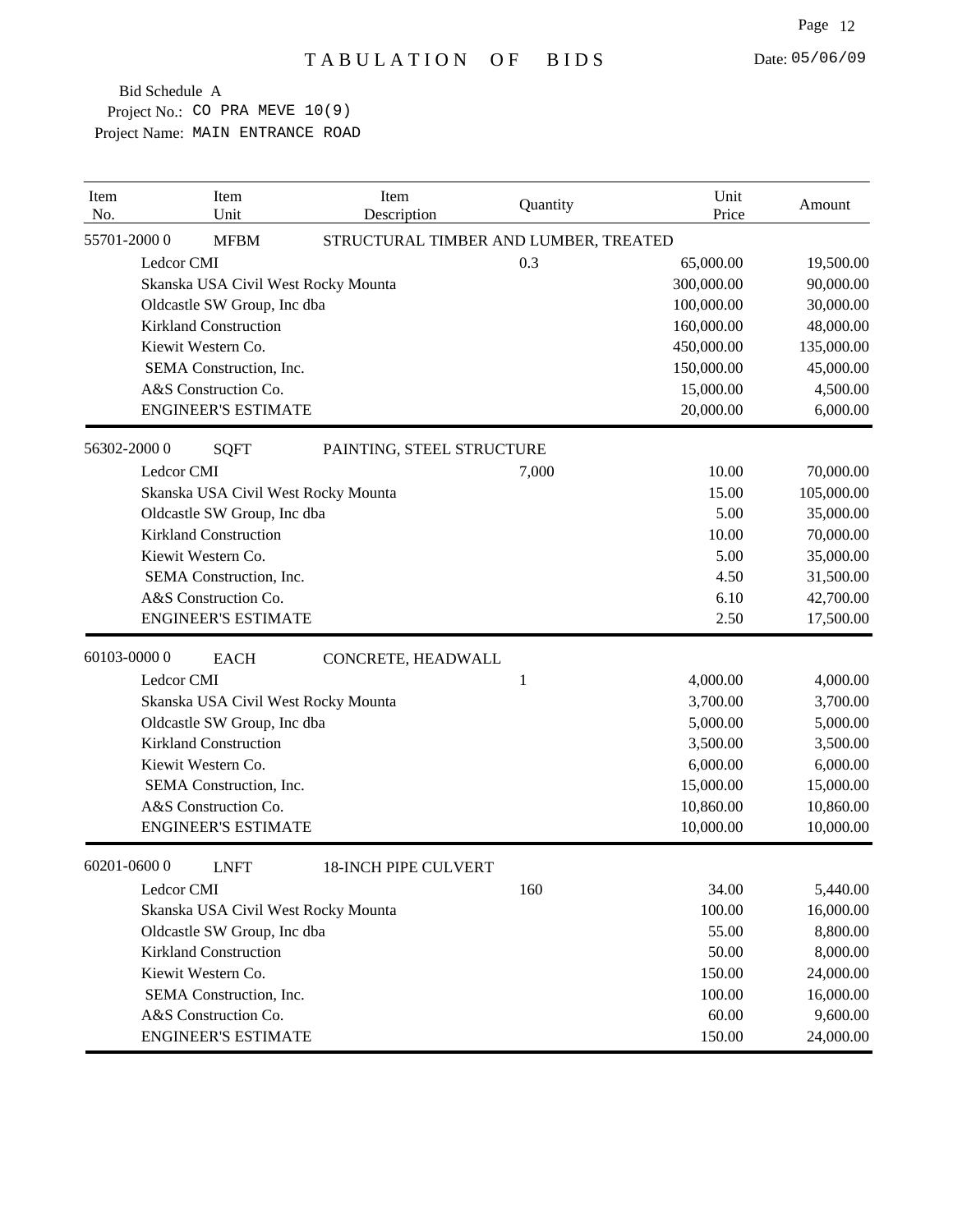| Item<br>No. | Item<br>Unit                        | Item<br>Description                  | Quantity | Unit<br>Price | Amount    |
|-------------|-------------------------------------|--------------------------------------|----------|---------------|-----------|
|             | 60201-08000<br><b>LNFT</b>          | 24-INCH PIPE CULVERT                 |          |               |           |
|             | Ledcor CMI                          |                                      | 220      | 41.00         | 9,020.00  |
|             | Skanska USA Civil West Rocky Mounta |                                      |          | 110.00        | 24,200.00 |
|             | Oldcastle SW Group, Inc dba         |                                      |          | 60.00         | 13,200.00 |
|             | <b>Kirkland Construction</b>        |                                      |          | 90.00         | 19,800.00 |
|             | Kiewit Western Co.                  |                                      |          | 175.00        | 38,500.00 |
|             | SEMA Construction, Inc.             |                                      |          | 120.00        | 26,400.00 |
|             | A&S Construction Co.                |                                      |          | 61.00         | 13,420.00 |
|             | <b>ENGINEER'S ESTIMATE</b>          |                                      |          | 175.00        | 38,500.00 |
|             | 60201-09000<br><b>LNFT</b>          | <b>30-INCH PIPE CULVERT</b>          |          |               |           |
|             | Ledcor CMI                          |                                      | 50       | 66.00         | 3,300.00  |
|             | Skanska USA Civil West Rocky Mounta |                                      |          | 124.00        | 6,200.00  |
|             | Oldcastle SW Group, Inc dba         |                                      |          | 70.00         | 3,500.00  |
|             | <b>Kirkland Construction</b>        |                                      |          | 100.00        | 5,000.00  |
|             | Kiewit Western Co.                  |                                      |          | 200.00        | 10,000.00 |
|             | SEMA Construction, Inc.             |                                      |          | 150.00        | 7,500.00  |
|             | A&S Construction Co.                |                                      |          | 64.00         | 3,200.00  |
|             | <b>ENGINEER'S ESTIMATE</b>          |                                      |          | 200.00        | 10,000.00 |
|             | 60210-06000<br><b>EACH</b>          | END SECTION FOR 18-INCH PIPE CULVERT |          |               |           |
|             | Ledcor CMI                          |                                      | 6        | 310.00        | 1,860.00  |
|             | Skanska USA Civil West Rocky Mounta |                                      |          | 230.00        | 1,380.00  |
|             | Oldcastle SW Group, Inc dba         |                                      |          | 500.00        | 3,000.00  |
|             | <b>Kirkland Construction</b>        |                                      |          | 420.00        | 2,520.00  |
|             | Kiewit Western Co.                  |                                      |          | 750.00        | 4,500.00  |
|             | SEMA Construction, Inc.             |                                      |          | 500.00        | 3,000.00  |
|             | A&S Construction Co.                |                                      |          | 502.00        | 3,012.00  |
|             | <b>ENGINEER'S ESTIMATE</b>          |                                      |          | 1,250.00      | 7,500.00  |
|             | 60210-08000<br><b>EACH</b>          | END SECTION FOR 24-INCH PIPE CULVERT |          |               |           |
|             | Ledcor CMI                          |                                      | 6        | 380.00        | 2,280.00  |
|             | Skanska USA Civil West Rocky Mounta |                                      |          | 350.00        | 2,100.00  |
|             | Oldcastle SW Group, Inc dba         |                                      |          | 500.00        | 3,000.00  |
|             | <b>Kirkland Construction</b>        |                                      |          | 475.00        | 2,850.00  |
|             | Kiewit Western Co.                  |                                      |          | 750.00        | 4,500.00  |
|             | SEMA Construction, Inc.             |                                      |          | 550.00        | 3,300.00  |
|             | A&S Construction Co.                |                                      |          | 237.00        | 1,422.00  |
|             | <b>ENGINEER'S ESTIMATE</b>          |                                      |          | 1,500.00      | 9,000.00  |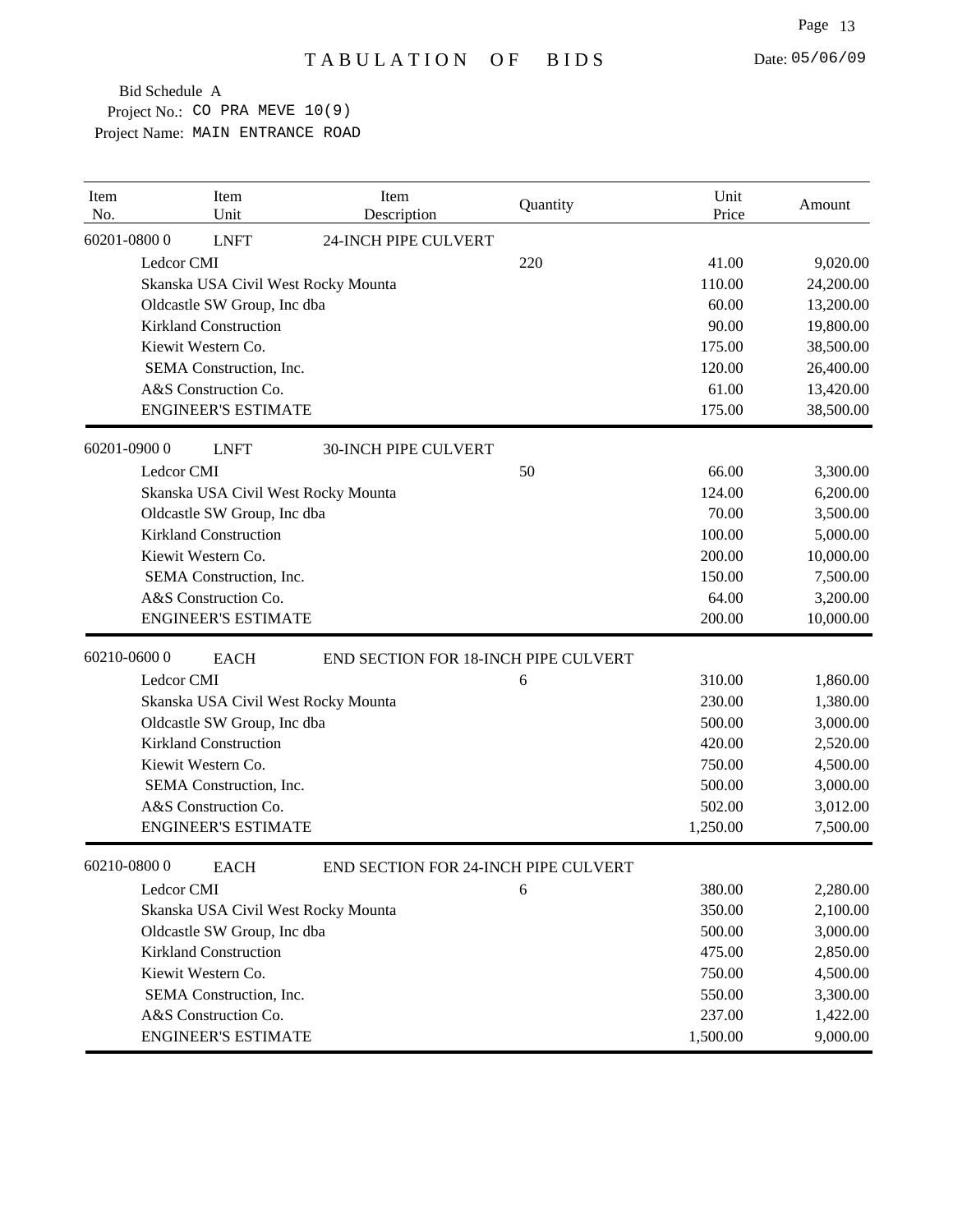| Item<br>No. | Item<br>Unit                        | Item<br>Description              | Quantity                             | Unit<br>Price | Amount    |
|-------------|-------------------------------------|----------------------------------|--------------------------------------|---------------|-----------|
|             | 60210-09000<br><b>EACH</b>          |                                  | END SECTION FOR 30-INCH PIPE CULVERT |               |           |
|             | Ledcor CMI                          |                                  | $\overline{c}$                       | 540.00        | 1,080.00  |
|             | Skanska USA Civil West Rocky Mounta |                                  |                                      | 900.00        | 1,800.00  |
|             | Oldcastle SW Group, Inc dba         |                                  |                                      | 1,500.00      | 3,000.00  |
|             | <b>Kirkland Construction</b>        |                                  |                                      | 600.00        | 1,200.00  |
|             | Kiewit Western Co.                  |                                  |                                      | 1,000.00      | 2,000.00  |
|             | SEMA Construction, Inc.             |                                  |                                      | 700.00        | 1,400.00  |
|             | A&S Construction Co.                |                                  |                                      | 1,710.00      | 3,420.00  |
|             | <b>ENGINEER'S ESTIMATE</b>          |                                  |                                      | 1,750.00      | 3,500.00  |
|             | 60403-00000<br><b>EACH</b>          | <b>INLET</b>                     |                                      |               |           |
|             | Ledcor CMI                          |                                  | 4                                    | 8,500.00      | 34,000.00 |
|             | Skanska USA Civil West Rocky Mounta |                                  |                                      | 4,900.00      | 19,600.00 |
|             | Oldcastle SW Group, Inc dba         |                                  |                                      | 4,500.00      | 18,000.00 |
|             | <b>Kirkland Construction</b>        |                                  |                                      | 7,500.00      | 30,000.00 |
|             | Kiewit Western Co.                  |                                  |                                      | 5,000.00      | 20,000.00 |
|             | SEMA Construction, Inc.             |                                  |                                      | 5,000.00      | 20,000.00 |
|             | A&S Construction Co.                |                                  |                                      | 12,180.00     | 48,720.00 |
|             | <b>ENGINEER'S ESTIMATE</b>          |                                  |                                      | 6,000.00      | 24,000.00 |
|             | 60501-00000<br><b>LNFT</b>          | STANDARD UNDERDRAIN SYSTEM       |                                      |               |           |
|             | Ledcor CMI                          |                                  | 1,233                                | 24.00         | 29,592.00 |
|             | Skanska USA Civil West Rocky Mounta |                                  |                                      | 50.00         | 61,650.00 |
|             | Oldcastle SW Group, Inc dba         |                                  |                                      | 70.00         | 86,310.00 |
|             | <b>Kirkland Construction</b>        |                                  |                                      | 45.00         | 55,485.00 |
|             | Kiewit Western Co.                  |                                  |                                      | 75.00         | 92,475.00 |
|             | SEMA Construction, Inc.             |                                  |                                      | 50.00         | 61,650.00 |
|             | A&S Construction Co.                |                                  |                                      | 22.00         | 27,126.00 |
|             | <b>ENGINEER'S ESTIMATE</b>          |                                  |                                      | 20.00         | 24,660.00 |
|             | 60704-00000<br><b>EACH</b>          | <b>CLEANING CULVERT IN PLACE</b> |                                      |               |           |
|             | Ledcor CMI                          |                                  | 1                                    | 2,100.00      | 2,100.00  |
|             | Skanska USA Civil West Rocky Mounta |                                  |                                      | 2,100.00      | 2,100.00  |
|             | Oldcastle SW Group, Inc dba         |                                  |                                      | 550.00        | 550.00    |
|             | <b>Kirkland Construction</b>        |                                  |                                      | 5,000.00      | 5,000.00  |
|             | Kiewit Western Co.                  |                                  |                                      | 1,000.00      | 1,000.00  |
|             | SEMA Construction, Inc.             |                                  |                                      | 2,000.00      | 2,000.00  |
|             | A&S Construction Co.                |                                  |                                      | 622.00        | 622.00    |
|             | <b>ENGINEER'S ESTIMATE</b>          |                                  |                                      | 1,500.00      | 1,500.00  |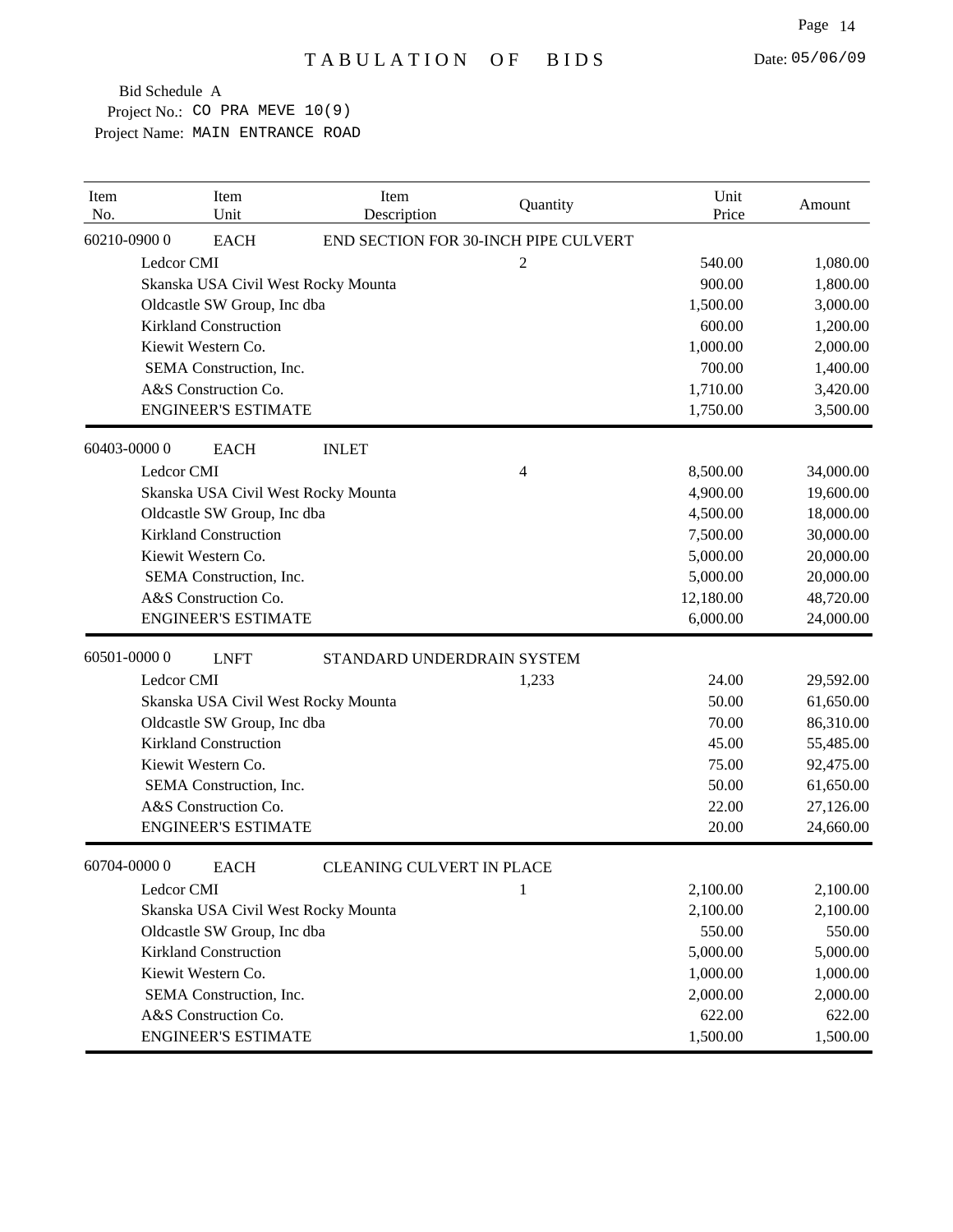| Item<br>No. |                              | Item<br>Unit                | Item<br>Description                 | Quantity                                 | Unit<br>Price | Amount       |
|-------------|------------------------------|-----------------------------|-------------------------------------|------------------------------------------|---------------|--------------|
| 60901-02000 |                              | <b>LNFT</b>                 | CURB, CONCRETE, 4-INCH DEPTH        |                                          |               |              |
|             | Ledcor CMI                   |                             |                                     | 4,070                                    | 13.00         | 52,910.00    |
|             |                              |                             | Skanska USA Civil West Rocky Mounta |                                          | 13.00         | 52,910.00    |
|             |                              | Oldcastle SW Group, Inc dba |                                     |                                          | 15.00         | 61,050.00    |
|             | <b>Kirkland Construction</b> |                             |                                     |                                          | 25.00         | 101,750.00   |
|             | Kiewit Western Co.           |                             |                                     |                                          | 13.00         | 52,910.00    |
|             |                              | SEMA Construction, Inc.     |                                     |                                          | 18.00         | 73,260.00    |
|             | A&S Construction Co.         |                             |                                     |                                          | 22.00         | 89,540.00    |
|             |                              | <b>ENGINEER'S ESTIMATE</b>  |                                     |                                          | 15.00         | 61,050.00    |
| 60901-17000 |                              | <b>LNFT</b>                 | CURB, CONCRETE, 18-INCH DEPTH       |                                          |               |              |
|             | Ledcor CMI                   |                             |                                     | 30400                                    | 24.00         | 729,600.00   |
|             |                              |                             | Skanska USA Civil West Rocky Mounta |                                          | 22.00         | 668,800.00   |
|             |                              | Oldcastle SW Group, Inc dba |                                     |                                          | 24.00         | 729,600.00   |
|             | <b>Kirkland Construction</b> |                             |                                     |                                          | 45.00         | 1,368,000.00 |
|             | Kiewit Western Co.           |                             |                                     |                                          | 25.00         | 760,000.00   |
|             |                              | SEMA Construction, Inc.     |                                     |                                          | 34.00         | 1,033,600.00 |
|             | A&S Construction Co.         |                             |                                     |                                          | 42.00         | 1,276,800.00 |
|             |                              | <b>ENGINEER'S ESTIMATE</b>  |                                     |                                          | 28.00         | 851,200.00   |
| 60902-10000 |                              | <b>LNFT</b>                 |                                     | CURB AND GUTTER, CONCRETE, 12-INCH DEPTH |               |              |
|             | Ledcor CMI                   |                             |                                     | 4400                                     | 27.00         | 118,800.00   |
|             |                              |                             | Skanska USA Civil West Rocky Mounta |                                          | 25.00         | 110,000.00   |
|             |                              | Oldcastle SW Group, Inc dba |                                     |                                          | 22.00         | 96,800.00    |
|             | <b>Kirkland Construction</b> |                             |                                     |                                          | 50.00         | 220,000.00   |
|             | Kiewit Western Co.           |                             |                                     |                                          | 25.00         | 110,000.00   |
|             |                              | SEMA Construction, Inc.     |                                     |                                          | 30.00         | 132,000.00   |
|             | A&S Construction Co.         |                             |                                     |                                          | 63.00         | 277,200.00   |
|             |                              | <b>ENGINEER'S ESTIMATE</b>  |                                     |                                          | 35.00         | 154,000.00   |
| 60905-10000 |                              | <b>LNFT</b>                 | <b>GUTTER, CONCRETE</b>             |                                          |               |              |
|             | Ledcor CMI                   |                             |                                     | 286                                      | 45.00         | 12,870.00    |
|             |                              |                             | Skanska USA Civil West Rocky Mounta |                                          | 70.00         | 20,020.00    |
|             |                              | Oldcastle SW Group, Inc dba |                                     |                                          | 40.00         | 11,440.00    |
|             | <b>Kirkland Construction</b> |                             |                                     |                                          | 65.00         | 18,590.00    |
|             | Kiewit Western Co.           |                             |                                     |                                          | 40.00         | 11,440.00    |
|             |                              | SEMA Construction, Inc.     |                                     |                                          | 75.00         | 21,450.00    |
|             | A&S Construction Co.         |                             |                                     |                                          | 65.00         | 18,590.00    |
|             |                              | <b>ENGINEER'S ESTIMATE</b>  |                                     |                                          | 35.00         | 10,010.00    |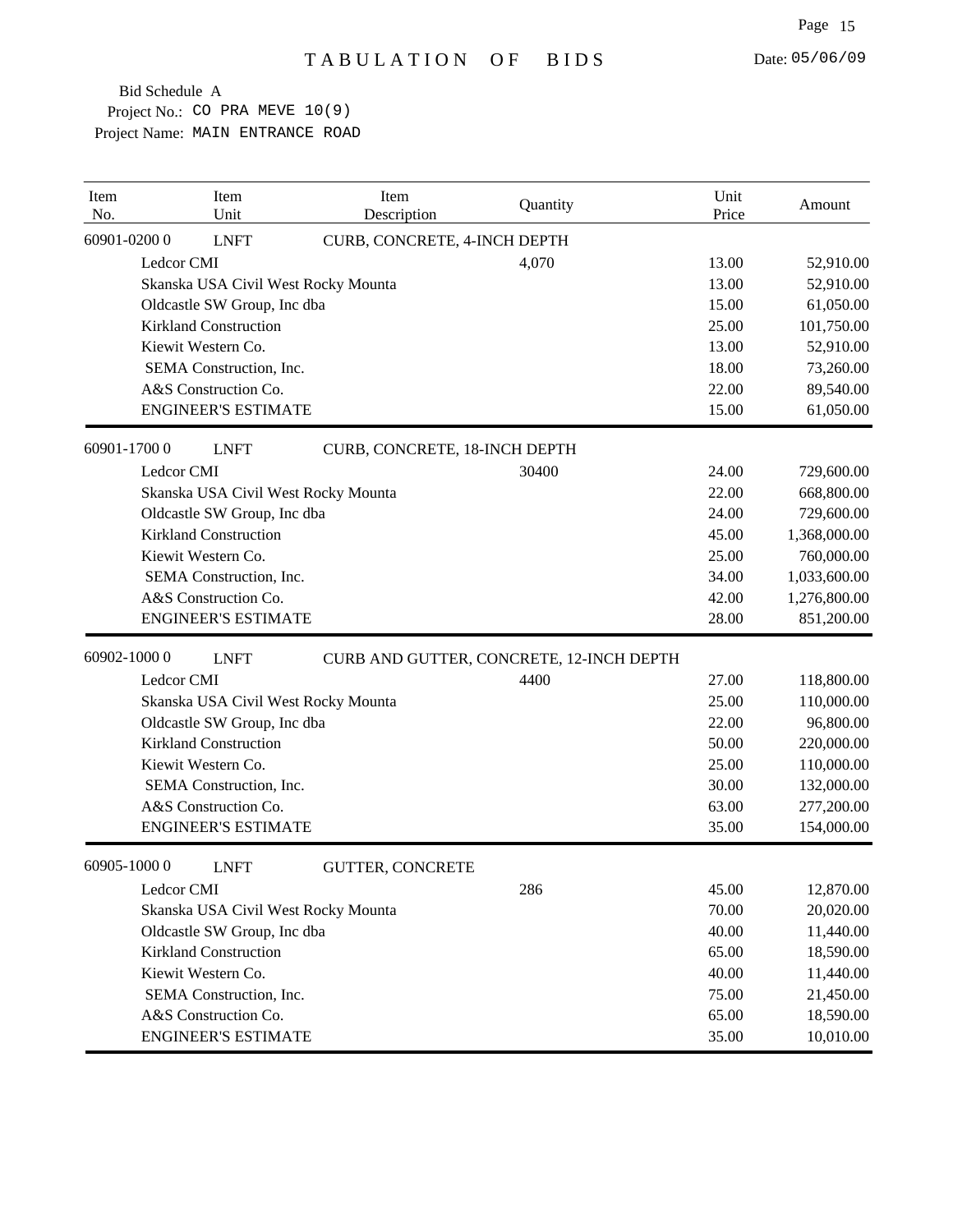| Item<br>No. | Item<br>Unit                        | Item<br>Description           | Quantity                                         | Unit<br>Price | Amount     |
|-------------|-------------------------------------|-------------------------------|--------------------------------------------------|---------------|------------|
| 60908-10000 | SQYD                                | PAVED DITCH, ASPHALT          |                                                  |               |            |
|             | Ledcor CMI                          |                               | 6,500                                            | 23.00         | 149,500.00 |
|             | Skanska USA Civil West Rocky Mounta |                               |                                                  | 30.00         | 195,000.00 |
|             | Oldcastle SW Group, Inc dba         |                               |                                                  | 42.00         | 273,000.00 |
|             | <b>Kirkland Construction</b>        |                               |                                                  | 40.00         | 260,000.00 |
|             | Kiewit Western Co.                  |                               |                                                  | 50.00         | 325,000.00 |
|             | SEMA Construction, Inc.             |                               |                                                  | 40.00         | 260,000.00 |
|             | A&S Construction Co.                |                               |                                                  | 35.00         | 227,500.00 |
|             | <b>ENGINEER'S ESTIMATE</b>          |                               |                                                  | 20.00         | 130,000.00 |
| 61701-19500 | <b>LNFT</b>                         |                               | GUARDRAIL SYSTEM G4, TYPE 4, CLASS B STEEL POSTS |               |            |
|             | Ledcor CMI                          |                               | 18975                                            | 16.00         | 303,600.00 |
|             | Skanska USA Civil West Rocky Mounta |                               |                                                  | 16.00         | 303,600.00 |
|             | Oldcastle SW Group, Inc dba         |                               |                                                  | 18.00         | 341,550.00 |
|             | <b>Kirkland Construction</b>        |                               |                                                  | 17.50         | 332,062.50 |
|             | Kiewit Western Co.                  |                               |                                                  | 17.00         | 322,575.00 |
|             | SEMA Construction, Inc.             |                               |                                                  | 17.00         | 322,575.00 |
|             | A&S Construction Co.                |                               |                                                  | 18.50         | 351,037.50 |
|             | <b>ENGINEER'S ESTIMATE</b>          |                               |                                                  | 32.00         | 607,200.00 |
| 61702-08000 | <b>EACH</b>                         | TERMINAL SECTION TYPE TANGENT |                                                  |               |            |
|             | Ledcor CMI                          |                               | 41                                               | 1,500.00      | 61,500.00  |
|             | Skanska USA Civil West Rocky Mounta |                               |                                                  | 1,500.00      | 61,500.00  |
|             | Oldcastle SW Group, Inc dba         |                               |                                                  | 2,000.00      | 82,000.00  |
|             | <b>Kirkland Construction</b>        |                               |                                                  | 1,800.00      | 73,800.00  |
|             | Kiewit Western Co.                  |                               |                                                  | 1,600.00      | 65,600.00  |
|             | SEMA Construction, Inc.             |                               |                                                  | 1,600.00      | 65,600.00  |
|             | A&S Construction Co.                |                               |                                                  | 1,735.00      | 71,135.00  |
|             | <b>ENGINEER'S ESTIMATE</b>          |                               |                                                  | 3,000.00      | 123,000.00 |
| 61708-10000 | <b>LNFT</b>                         | REMOVE AND RESET, GUARDRAIL   |                                                  |               |            |
|             | Ledcor CMI                          |                               | 19,200                                           | 1.80          | 34,560.00  |
|             | Skanska USA Civil West Rocky Mounta |                               |                                                  | 1.75          | 33,600.00  |
|             | Oldcastle SW Group, Inc dba         |                               |                                                  | 2.00          | 38,400.00  |
|             | <b>Kirkland Construction</b>        |                               |                                                  | 2.00          | 38,400.00  |
|             | Kiewit Western Co.                  |                               |                                                  | 1.75          | 33,600.00  |
|             | SEMA Construction, Inc.             |                               |                                                  | 2.00          | 38,400.00  |
|             | A&S Construction Co.                |                               |                                                  | 2.00          | 38,400.00  |
|             | <b>ENGINEER'S ESTIMATE</b>          |                               |                                                  | 3.00          | 57,600.00  |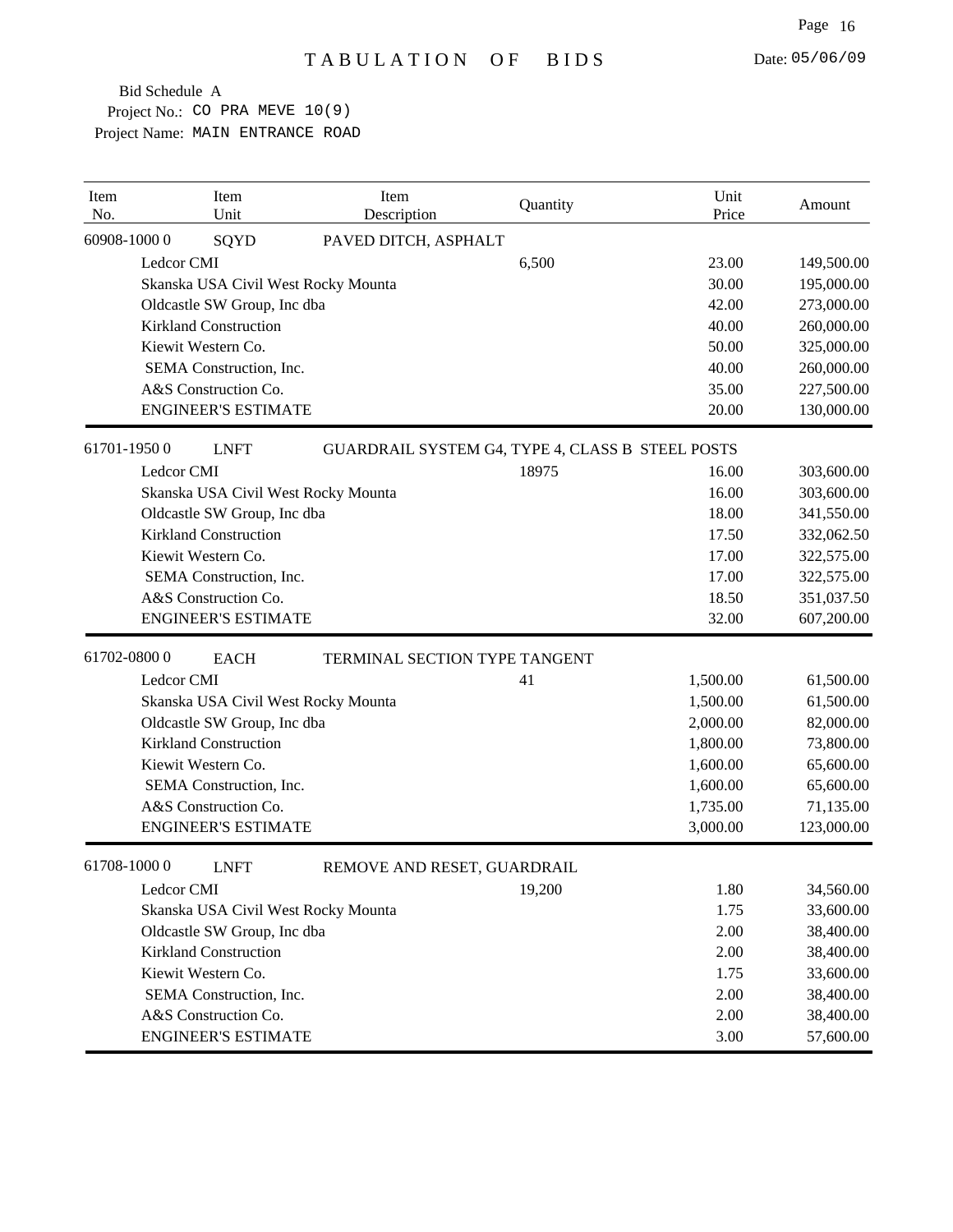| Item<br>No. |             | Item<br>Unit                 | Item<br>Description                 | Quantity                                          | Unit<br>Price | Amount   |
|-------------|-------------|------------------------------|-------------------------------------|---------------------------------------------------|---------------|----------|
|             | 62201-01500 | <b>HOUR</b>                  |                                     | DUMP TRUCK, 7 CUBIC YARD MINIMUM CAPACITY         |               |          |
|             | Ledcor CMI  |                              |                                     | 40                                                | 100.00        | 4,000.00 |
|             |             |                              | Skanska USA Civil West Rocky Mounta |                                                   | 120.00        | 4,800.00 |
|             |             | Oldcastle SW Group, Inc dba  |                                     |                                                   | 75.00         | 3,000.00 |
|             |             | <b>Kirkland Construction</b> |                                     |                                                   | 90.00         | 3,600.00 |
|             |             | Kiewit Western Co.           |                                     |                                                   | 125.00        | 5,000.00 |
|             |             | SEMA Construction, Inc.      |                                     |                                                   | 100.00        | 4,000.00 |
|             |             | A&S Construction Co.         |                                     |                                                   | 75.00         | 3,000.00 |
|             |             | <b>ENGINEER'S ESTIMATE</b>   |                                     |                                                   | 100.00        | 4,000.00 |
|             | 62201-09500 | <b>HOUR</b>                  |                                     | WHEEL LOADER, 3 CUBIC YARD MINIMUM RATED CAPACITY |               |          |
|             | Ledcor CMI  |                              |                                     | 40                                                | 110.00        | 4,400.00 |
|             |             |                              | Skanska USA Civil West Rocky Mounta |                                                   | 90.00         | 3,600.00 |
|             |             | Oldcastle SW Group, Inc dba  |                                     |                                                   | 100.00        | 4,000.00 |
|             |             | <b>Kirkland Construction</b> |                                     |                                                   | 150.00        | 6,000.00 |
|             |             | Kiewit Western Co.           |                                     |                                                   | 175.00        | 7,000.00 |
|             |             | SEMA Construction, Inc.      |                                     |                                                   | 200.00        | 8,000.00 |
|             |             | A&S Construction Co.         |                                     |                                                   | 140.00        | 5,600.00 |
|             |             | <b>ENGINEER'S ESTIMATE</b>   |                                     |                                                   | 200.00        | 8,000.00 |
|             | 62201-27500 | <b>HOUR</b>                  | <b>MOTOR GRADER</b>                 |                                                   |               |          |
|             | Ledcor CMI  |                              |                                     | 40                                                | 130.00        | 5,200.00 |
|             |             |                              | Skanska USA Civil West Rocky Mounta |                                                   | 90.00         | 3,600.00 |
|             |             | Oldcastle SW Group, Inc dba  |                                     |                                                   | 100.00        | 4,000.00 |
|             |             | <b>Kirkland Construction</b> |                                     |                                                   | 175.00        | 7,000.00 |
|             |             | Kiewit Western Co.           |                                     |                                                   | 200.00        | 8,000.00 |
|             |             | SEMA Construction, Inc.      |                                     |                                                   | 160.00        | 6,400.00 |
|             |             | A&S Construction Co.         |                                     |                                                   | 160.00        | 6,400.00 |
|             |             | <b>ENGINEER'S ESTIMATE</b>   |                                     |                                                   | 200.00        | 8,000.00 |
|             | 62301-00000 | <b>HOUR</b>                  | <b>GENERAL LABOR</b>                |                                                   |               |          |
|             | Ledcor CMI  |                              |                                     | $80\,$                                            | 54.00         | 4,320.00 |
|             |             |                              | Skanska USA Civil West Rocky Mounta |                                                   | 25.00         | 2,000.00 |
|             |             | Oldcastle SW Group, Inc dba  |                                     |                                                   | 27.00         | 2,160.00 |
|             |             | <b>Kirkland Construction</b> |                                     |                                                   | 50.00         | 4,000.00 |
|             |             | Kiewit Western Co.           |                                     |                                                   | 50.00         | 4,000.00 |
|             |             | SEMA Construction, Inc.      |                                     |                                                   | 50.00         | 4,000.00 |
|             |             | A&S Construction Co.         |                                     |                                                   | 60.00         | 4,800.00 |
|             |             | <b>ENGINEER'S ESTIMATE</b>   |                                     |                                                   | 50.00         | 4,000.00 |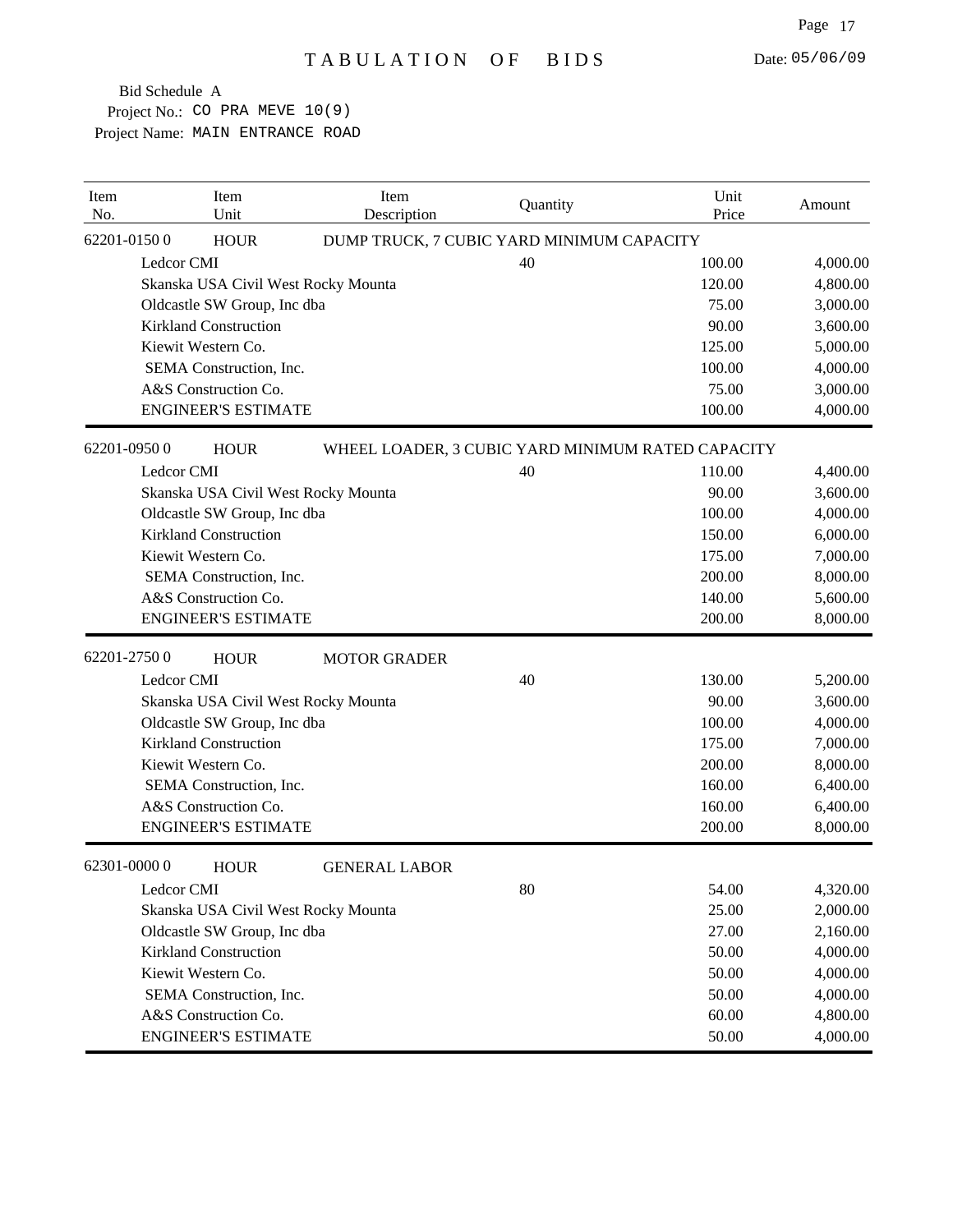| Item<br>No. | Item<br>Unit                        | Item<br>Description                     | Quantity | Unit<br>Price | Amount    |
|-------------|-------------------------------------|-----------------------------------------|----------|---------------|-----------|
|             | 62302-10000<br><b>HOUR</b>          | SPECIAL LABOR, HIRED TECHNICAL SERVICES |          |               |           |
|             | Ledcor CMI                          |                                         | 60       | 140.00        | 8,400.00  |
|             | Skanska USA Civil West Rocky Mounta |                                         |          | 50.00         | 3,000.00  |
|             | Oldcastle SW Group, Inc dba         |                                         |          | 200.00        | 12,000.00 |
|             | <b>Kirkland Construction</b>        |                                         |          | 150.00        | 9,000.00  |
|             | Kiewit Western Co.                  |                                         |          | 175.00        | 10,500.00 |
|             | SEMA Construction, Inc.             |                                         |          | 85.00         | 5,100.00  |
|             | A&S Construction Co.                |                                         |          | 120.00        | 7,200.00  |
|             | <b>ENGINEER'S ESTIMATE</b>          |                                         |          | 200.00        | 12,000.00 |
|             | 62302-11000<br><b>HOUR</b>          | SPECIAL LABOR, HIRED SURVEY SERVICES    |          |               |           |
|             | Ledcor CMI                          |                                         | 100      | 120.00        | 12,000.00 |
|             | Skanska USA Civil West Rocky Mounta |                                         |          | 140.00        | 14,000.00 |
|             | Oldcastle SW Group, Inc dba         |                                         |          | 150.00        | 15,000.00 |
|             | <b>Kirkland Construction</b>        |                                         |          | 150.00        | 15,000.00 |
|             | Kiewit Western Co.                  |                                         |          | 200.00        | 20,000.00 |
|             | SEMA Construction, Inc.             |                                         |          | 130.00        | 13,000.00 |
|             | A&S Construction Co.                |                                         |          | 120.00        | 12,000.00 |
|             | <b>ENGINEER'S ESTIMATE</b>          |                                         |          | 200.00        | 20,000.00 |
|             | 62407-00000<br><b>CUYD</b>          | PLACING CONSERVED TOPSOIL               |          |               |           |
|             | Ledcor CMI                          |                                         | 2200     | 5.00          | 11,000.00 |
|             | Skanska USA Civil West Rocky Mounta |                                         |          | 30.00         | 66,000.00 |
|             | Oldcastle SW Group, Inc dba         |                                         |          | 12.00         | 26,400.00 |
|             | <b>Kirkland Construction</b>        |                                         |          | 10.00         | 22,000.00 |
|             | Kiewit Western Co.                  |                                         |          | 12.00         | 26,400.00 |
|             | SEMA Construction, Inc.             |                                         |          | 15.00         | 33,000.00 |
|             | A&S Construction Co.                |                                         |          | 25.00         | 55,000.00 |
|             | <b>ENGINEER'S ESTIMATE</b>          |                                         |          | 20.00         | 44,000.00 |
|             | 62510-20000<br><b>ACRE</b>          | SEEDING, HYDRAULIC METHOD               |          |               |           |
|             | Ledcor CMI                          |                                         | 15.0     | 2,550.00      | 38,250.00 |
|             | Skanska USA Civil West Rocky Mounta |                                         |          | 2,550.00      | 38,250.00 |
|             | Oldcastle SW Group, Inc dba         |                                         |          | 4,000.00      | 60,000.00 |
|             | <b>Kirkland Construction</b>        |                                         |          | 3,000.00      | 45,000.00 |
|             | Kiewit Western Co.                  |                                         |          | 3,500.00      | 52,500.00 |
|             | SEMA Construction, Inc.             |                                         |          | 800.00        | 12,000.00 |
|             | A&S Construction Co.                |                                         |          | 910.00        | 13,650.00 |
|             | <b>ENGINEER'S ESTIMATE</b>          |                                         |          | 3,500.00      | 52,500.00 |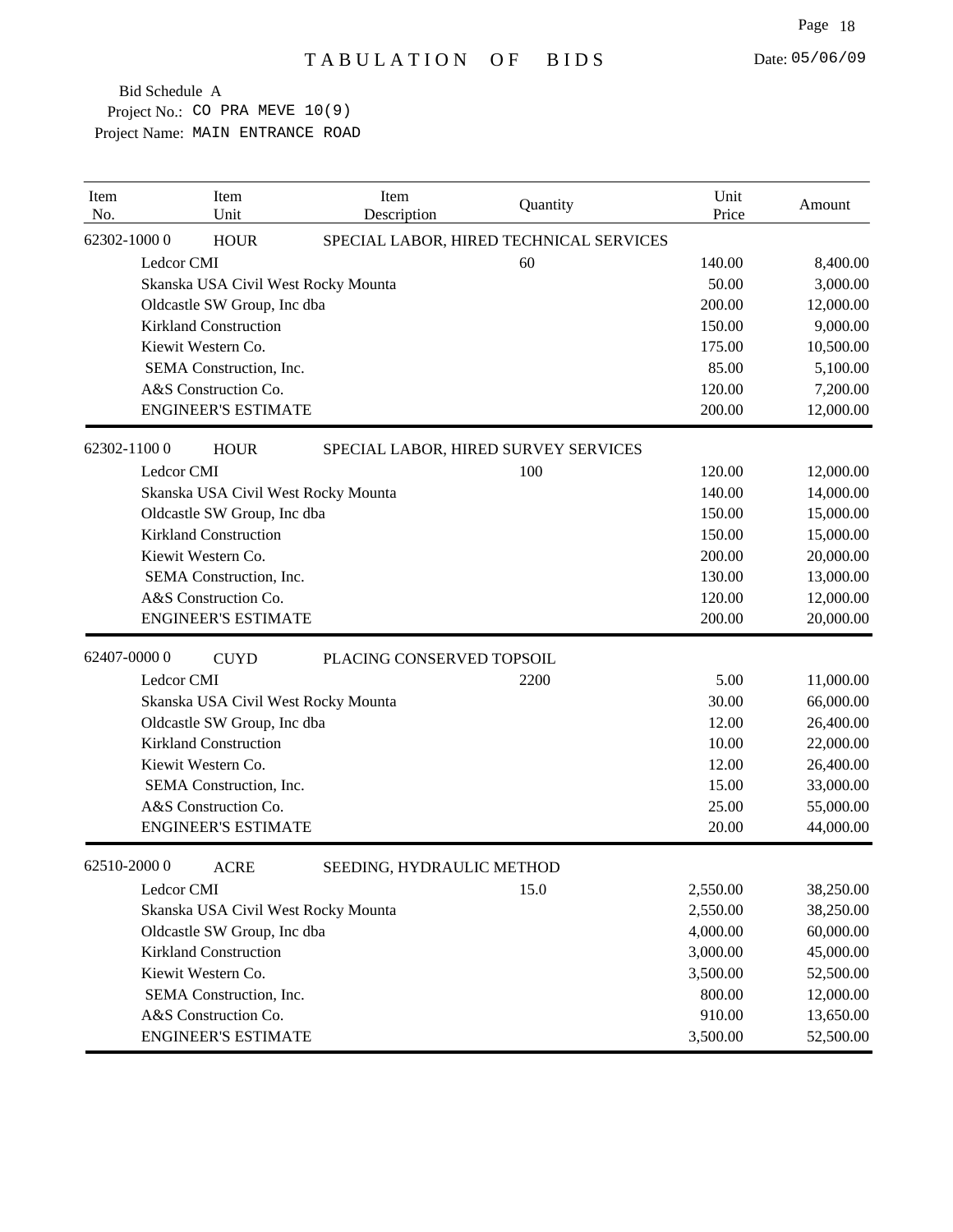| Item<br>No. | Item<br>Unit                        | Item<br>Description          | Quantity | Unit<br>Price | Amount    |
|-------------|-------------------------------------|------------------------------|----------|---------------|-----------|
| 63301-00000 | <b>EACH</b>                         | <b>SIGN SYSTEM</b>           |          |               |           |
|             | Ledcor CMI                          |                              | 73       | 170.00        | 12,410.00 |
|             | Skanska USA Civil West Rocky Mounta |                              |          | 160.00        | 11,680.00 |
|             | Oldcastle SW Group, Inc dba         |                              |          | 175.00        | 12,775.00 |
|             | <b>Kirkland Construction</b>        |                              |          | 170.00        | 12,410.00 |
|             | Kiewit Western Co.                  |                              |          | 375.00        | 27,375.00 |
|             | SEMA Construction, Inc.             |                              |          | 350.00        | 25,550.00 |
|             | A&S Construction Co.                |                              |          | 185.00        | 13,505.00 |
|             | <b>ENGINEER'S ESTIMATE</b>          |                              |          | 225.00        | 16,425.00 |
| 63308-00000 | <b>EACH</b>                         | <b>OBJECT MARKER</b>         |          |               |           |
|             | Ledcor CMI                          |                              | 167      | 44.00         | 7,348.00  |
|             | Skanska USA Civil West Rocky Mounta |                              |          | 40.00         | 6,680.00  |
|             | Oldcastle SW Group, Inc dba         |                              |          | 45.00         | 7,515.00  |
|             | <b>Kirkland Construction</b>        |                              |          | 45.00         | 7,515.00  |
|             | Kiewit Western Co.                  |                              |          | 40.00         | 6,680.00  |
|             | SEMA Construction, Inc.             |                              |          | 40.00         | 6,680.00  |
|             | A&S Construction Co.                |                              |          | 46.00         | 7,682.00  |
|             | <b>ENGINEER'S ESTIMATE</b>          |                              |          | 50.00         | 8,350.00  |
| 63313-00000 | <b>LNFT</b>                         | <b>RUMBLE STRIP</b>          |          |               |           |
|             | Ledcor CMI                          |                              | 55244    | 0.75          | 41,433.00 |
|             | Skanska USA Civil West Rocky Mounta |                              |          | 0.37          | 20,440.28 |
|             | Oldcastle SW Group, Inc dba         |                              |          | 0.10          | 5,524.40  |
|             | <b>Kirkland Construction</b>        |                              |          | 0.45          | 24,859.80 |
|             | Kiewit Western Co.                  |                              |          | 1.00          | 55,244.00 |
|             | SEMA Construction, Inc.             |                              |          | 0.45          | 24,859.80 |
|             | A&S Construction Co.                |                              |          | 0.86          | 47,509.84 |
|             | <b>ENGINEER'S ESTIMATE</b>          |                              |          | 0.75          | 41,433.00 |
| 63316-10000 | <b>EACH</b>                         | <b>REMOVE AND RESET SIGN</b> |          |               |           |
|             | Ledcor CMI                          |                              | 1        | 42.00         | 42.00     |
|             | Skanska USA Civil West Rocky Mounta |                              |          | 200.00        | 200.00    |
|             | Oldcastle SW Group, Inc dba         |                              |          | 400.00        | 400.00    |
|             | <b>Kirkland Construction</b>        |                              |          | 500.00        | 500.00    |
|             | Kiewit Western Co.                  |                              |          | 300.00        | 300.00    |
|             | SEMA Construction, Inc.             |                              |          | 250.00        | 250.00    |
|             | A&S Construction Co.                |                              |          | 1,000.00      | 1,000.00  |
|             | <b>ENGINEER'S ESTIMATE</b>          |                              |          | 500.00        | 500.00    |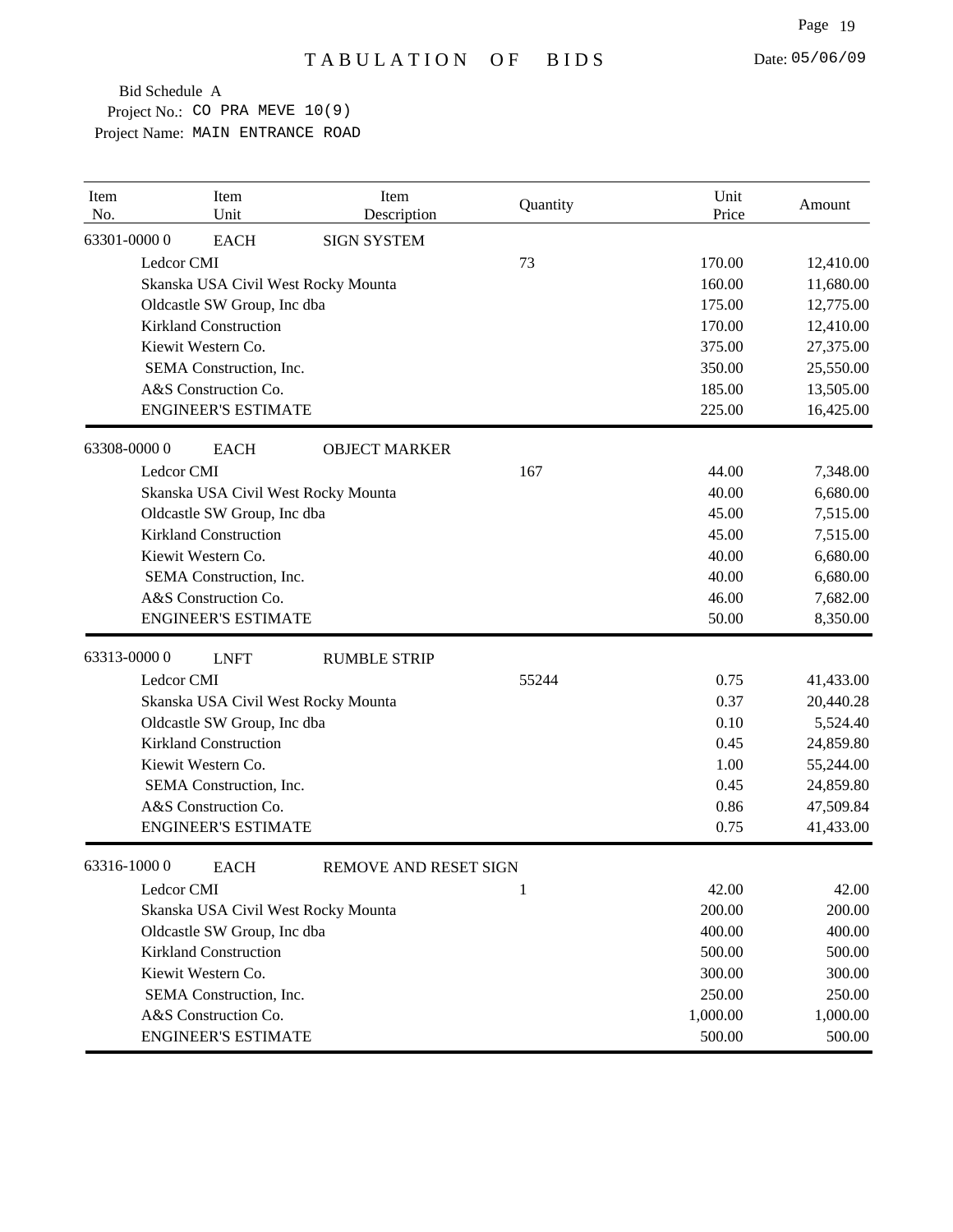| Item<br>No.  | Item<br>Unit                        | Item<br>Description             | Quantity | Unit<br>Price | Amount    |
|--------------|-------------------------------------|---------------------------------|----------|---------------|-----------|
| 63316-1000 1 | <b>EACH</b>                         | REMOVE AND RESET SIGN, MASONRY  |          |               |           |
|              | Ledcor CMI                          |                                 | 1        | 5,000.00      | 5,000.00  |
|              | Skanska USA Civil West Rocky Mounta |                                 |          | 1,600.00      | 1,600.00  |
|              | Oldcastle SW Group, Inc dba         |                                 |          | 10,000.00     | 10,000.00 |
|              | <b>Kirkland Construction</b>        |                                 |          | 5,000.00      | 5,000.00  |
|              | Kiewit Western Co.                  |                                 |          | 5,000.00      | 5,000.00  |
|              | SEMA Construction, Inc.             |                                 |          | 10,000.00     | 10,000.00 |
|              | A&S Construction Co.                |                                 |          | 30,000.00     | 30,000.00 |
|              | <b>ENGINEER'S ESTIMATE</b>          |                                 |          | 10,000.00     | 10,000.00 |
|              | 63404-02000<br><b>GAL</b>           | PAVEMENT MARKINGS, TYPE B       |          |               |           |
|              | Ledcor CMI                          |                                 | 740      | 31.00         | 22,940.00 |
|              | Skanska USA Civil West Rocky Mounta |                                 |          | 27.00         | 19,980.00 |
|              | Oldcastle SW Group, Inc dba         |                                 |          | 30.00         | 22,200.00 |
|              | <b>Kirkland Construction</b>        |                                 |          | 30.00         | 22,200.00 |
|              | Kiewit Western Co.                  |                                 |          | 30.00         | 22,200.00 |
|              | SEMA Construction, Inc.             |                                 |          | 27.00         | 19,980.00 |
|              | A&S Construction Co.                |                                 |          | 31.00         | 22,940.00 |
|              | <b>ENGINEER'S ESTIMATE</b>          |                                 |          | 38.00         | 28,120.00 |
|              | 63406-00000<br><b>EACH</b>          | RAISED PAVEMENT MARKER          |          |               |           |
|              | Ledcor CMI                          |                                 | 32       | 7.00          | 224.00    |
|              | Skanska USA Civil West Rocky Mounta |                                 |          | 8.50          | 272.00    |
|              | Oldcastle SW Group, Inc dba         |                                 |          | 9.00          | 288.00    |
|              | <b>Kirkland Construction</b>        |                                 |          | 10.00         | 320.00    |
|              | Kiewit Western Co.                  |                                 |          | 10.00         | 320.00    |
|              | SEMA Construction, Inc.             |                                 |          | 10.00         | 320.00    |
|              | A&S Construction Co.                |                                 |          | 9.70          | 310.40    |
|              | <b>ENGINEER'S ESTIMATE</b>          |                                 |          | 150.00        | 4,800.00  |
|              | 63502-07000<br><b>EACH</b>          | TEMPORARY TRAFFIC CONTROL, CONE |          |               |           |
|              | Ledcor CMI                          |                                 | 150      | 6.00          | 900.00    |
|              | Skanska USA Civil West Rocky Mounta |                                 |          | 21.00         | 3,150.00  |
|              | Oldcastle SW Group, Inc dba         |                                 |          | 23.00         | 3,450.00  |
|              | <b>Kirkland Construction</b>        |                                 |          | 25.00         | 3,750.00  |
|              | Kiewit Western Co.                  |                                 |          | 7.00          | 1,050.00  |
|              | SEMA Construction, Inc.             |                                 |          | 5.50          | 825.00    |
|              | A&S Construction Co.                |                                 |          | 24.00         | 3,600.00  |
|              | <b>ENGINEER'S ESTIMATE</b>          |                                 |          | 10.00         | 1,500.00  |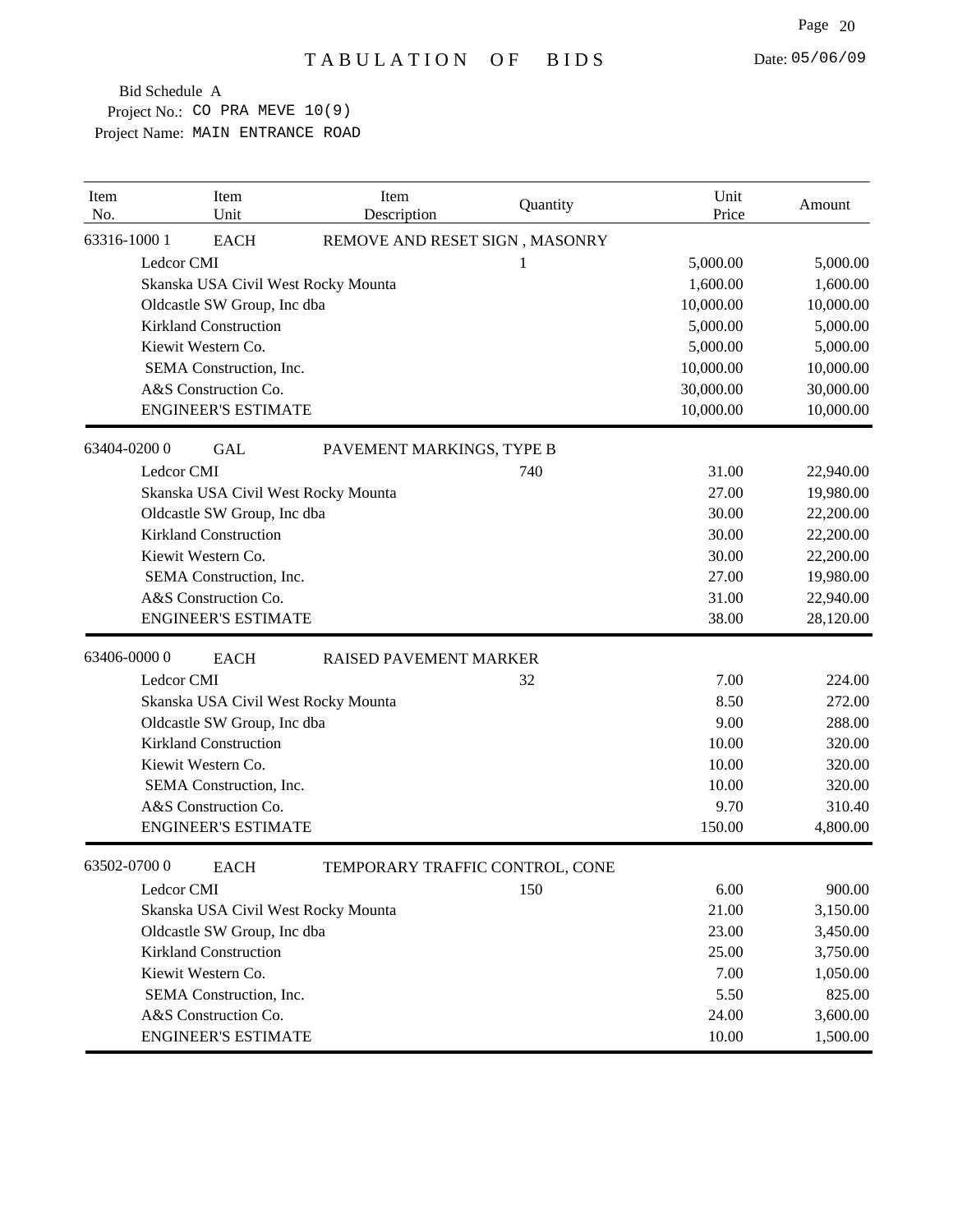| Item<br>No. | Item<br>Unit                        | Item<br>Description             | Quantity                                               | Unit<br>Price | Amount    |
|-------------|-------------------------------------|---------------------------------|--------------------------------------------------------|---------------|-----------|
|             | 63502-13000<br><b>EACH</b>          | TEMPORARY TRAFFIC CONTROL, DRUM |                                                        |               |           |
|             | Ledcor CMI                          |                                 | 150                                                    | 12.00         | 1,800.00  |
|             | Skanska USA Civil West Rocky Mounta |                                 |                                                        | 48.00         | 7,200.00  |
|             | Oldcastle SW Group, Inc dba         |                                 |                                                        | 50.00         | 7,500.00  |
|             | <b>Kirkland Construction</b>        |                                 |                                                        | 55.00         | 8,250.00  |
|             | Kiewit Western Co.                  |                                 |                                                        | 12.00         | 1,800.00  |
|             | SEMA Construction, Inc.             |                                 |                                                        | 11.00         | 1,650.00  |
|             | A&S Construction Co.                |                                 |                                                        | 55.00         | 8,250.00  |
|             | <b>ENGINEER'S ESTIMATE</b>          |                                 |                                                        | 40.00         | 6,000.00  |
|             | 63502-16000<br><b>EACH</b>          |                                 | TEMPORARY TRAFFIC CONTROL, WARNING LIGHT TYPE B        |               |           |
|             | Ledcor CMI                          |                                 | 8                                                      | 580.00        | 4,640.00  |
|             | Skanska USA Civil West Rocky Mounta |                                 |                                                        | 11.00         | 88.00     |
|             | Oldcastle SW Group, Inc dba         |                                 |                                                        | 11.00         | 88.00     |
|             | <b>Kirkland Construction</b>        |                                 |                                                        | 20.00         | 160.00    |
|             | Kiewit Western Co.                  |                                 |                                                        | 550.00        | 4,400.00  |
|             | SEMA Construction, Inc.             |                                 |                                                        | 500.00        | 4,000.00  |
|             | A&S Construction Co.                |                                 |                                                        | 15.00         | 120.00    |
|             | <b>ENGINEER'S ESTIMATE</b>          |                                 |                                                        | 60.00         | 480.00    |
|             | 63502-20000<br><b>EACH</b>          | <b>SIGN</b>                     | TEMPORARY TRAFFIC CONTROL, PORTABLE CHANGEABLE MESSAGE |               |           |
|             | Ledcor CMI                          |                                 | $\mathfrak{2}$                                         | 6,000.00      | 12,000.00 |
|             | Skanska USA Civil West Rocky Mounta |                                 |                                                        | 7,800.00      | 15,600.00 |
|             | Oldcastle SW Group, Inc dba         |                                 |                                                        | 8,500.00      | 17,000.00 |
|             | <b>Kirkland Construction</b>        |                                 |                                                        | 10,000.00     | 20,000.00 |
|             | Kiewit Western Co.                  |                                 |                                                        | 6,000.00      | 12,000.00 |
|             | SEMA Construction, Inc.             |                                 |                                                        | 6,500.00      | 13,000.00 |
|             | A&S Construction Co.                |                                 |                                                        | 9,100.00      | 18,200.00 |
|             | <b>ENGINEER'S ESTIMATE</b>          |                                 |                                                        | 7,000.00      | 14,000.00 |
|             | 63503-03000<br><b>LNFT</b>          |                                 | TEMPORARY TRAFFIC CONTROL, BARRICADE TYPE 3            |               |           |
|             | Ledcor CMI                          |                                 | 100                                                    | 12.00         | 1,200.00  |
|             | Skanska USA Civil West Rocky Mounta |                                 |                                                        | 2.10          | 210.00    |
|             | Oldcastle SW Group, Inc dba         |                                 |                                                        | 3.00          | 300.00    |
|             | <b>Kirkland Construction</b>        |                                 |                                                        | 3.00          | 300.00    |
|             | Kiewit Western Co.                  |                                 |                                                        | 12.00         | 1,200.00  |
|             | SEMA Construction, Inc.             |                                 |                                                        | 10.00         | 1,000.00  |
|             | A&S Construction Co.                |                                 |                                                        | 2.50          | 250.00    |
|             | <b>ENGINEER'S ESTIMATE</b>          |                                 |                                                        | 10.00         | 1,000.00  |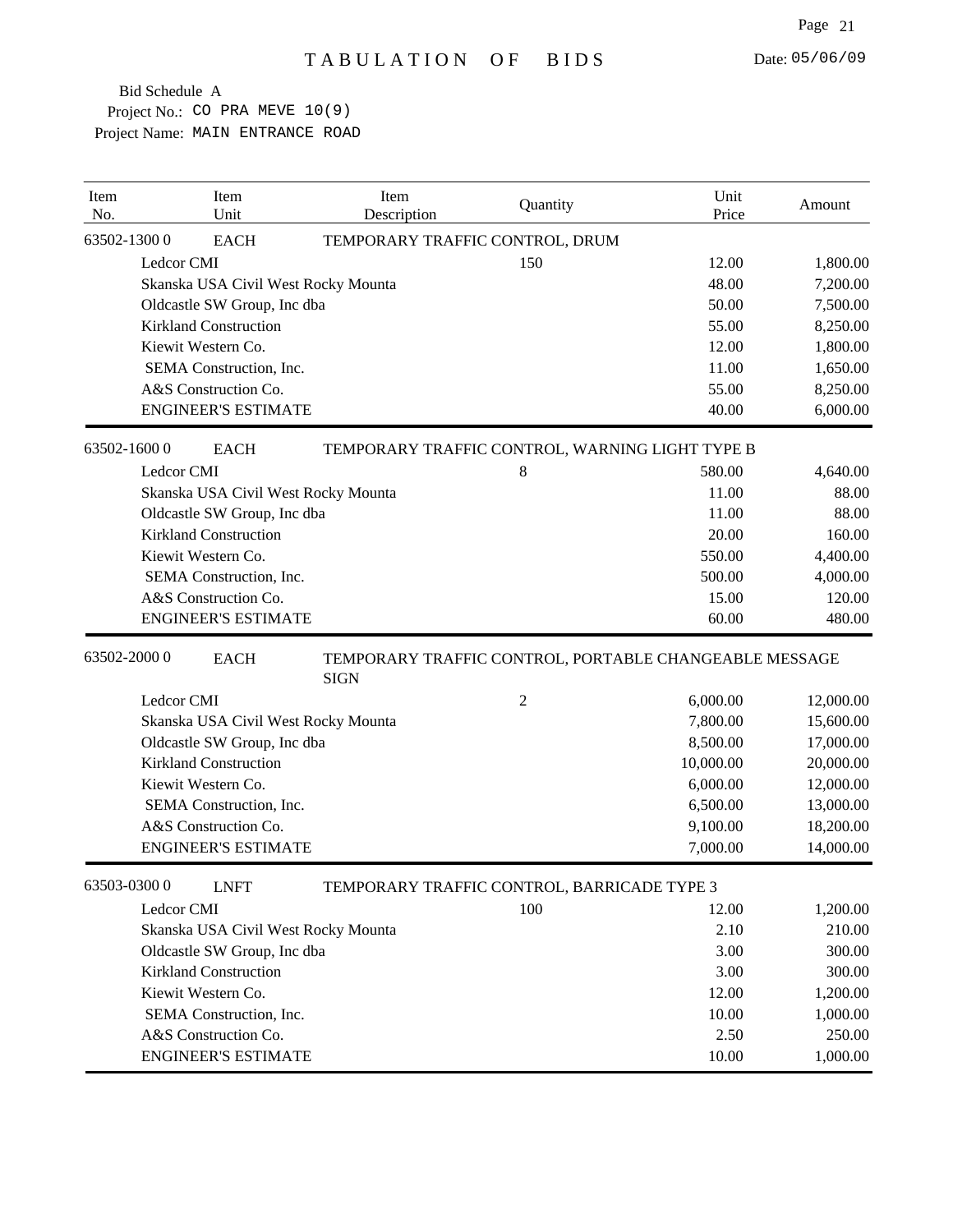| Item<br>No. |             | Item<br>Unit                 | Item<br>Description                 | Quantity                                     | Unit<br>Price | Amount     |
|-------------|-------------|------------------------------|-------------------------------------|----------------------------------------------|---------------|------------|
|             | 63503-10000 | <b>LNFT</b>                  |                                     | TEMPORARY TRAFFIC CONTROL, PLASTIC FENCE     |               |            |
|             | Ledcor CMI  |                              |                                     | 712                                          | 5.00          | 3,560.00   |
|             |             |                              | Skanska USA Civil West Rocky Mounta |                                              | 8.50          | 6,052.00   |
|             |             | Oldcastle SW Group, Inc dba  |                                     |                                              | 6.00          | 4,272.00   |
|             |             | <b>Kirkland Construction</b> |                                     |                                              | 5.00          | 3,560.00   |
|             |             | Kiewit Western Co.           |                                     |                                              | 7.00          | 4,984.00   |
|             |             | SEMA Construction, Inc.      |                                     |                                              | 5.00          | 3,560.00   |
|             |             | A&S Construction Co.         |                                     |                                              | 2.50          | 1,780.00   |
|             |             | <b>ENGINEER'S ESTIMATE</b>   |                                     |                                              | 5.00          | 3,560.00   |
|             | 63504-10000 | <b>SQFT</b>                  |                                     | TEMPORARY TRAFFIC CONTROL, CONSTRUCTION SIGN |               |            |
|             | Ledcor CMI  |                              |                                     | 490                                          | 5.00          | 2,450.00   |
|             |             |                              | Skanska USA Civil West Rocky Mounta |                                              | 4.20          | 2,058.00   |
|             |             | Oldcastle SW Group, Inc dba  |                                     |                                              | 5.00          | 2,450.00   |
|             |             | <b>Kirkland Construction</b> |                                     |                                              | 5.00          | 2,450.00   |
|             |             | Kiewit Western Co.           |                                     |                                              | 7.00          | 3,430.00   |
|             |             | SEMA Construction, Inc.      |                                     |                                              | 5.50          | 2,695.00   |
|             |             | A&S Construction Co.         |                                     |                                              | 5.00          | 2,450.00   |
|             |             | <b>ENGINEER'S ESTIMATE</b>   |                                     |                                              | 10.00         | 4,900.00   |
|             | 63505-10000 | <b>MILE</b>                  |                                     | TEMPORARY TRAFFIC CONTROL, PAVEMENT MARKINGS |               |            |
|             | Ledcor CMI  |                              |                                     | 53.0                                         | 1,450.00      | 76,850.00  |
|             |             |                              | Skanska USA Civil West Rocky Mounta |                                              | 1,600.00      | 84,800.00  |
|             |             | Oldcastle SW Group, Inc dba  |                                     |                                              | 1,600.00      | 84,800.00  |
|             |             | <b>Kirkland Construction</b> |                                     |                                              | 1,500.00      | 79,500.00  |
|             |             | Kiewit Western Co.           |                                     |                                              | 2,000.00      | 106,000.00 |
|             |             | SEMA Construction, Inc.      |                                     |                                              | 1,500.00      | 79,500.00  |
|             |             | A&S Construction Co.         |                                     |                                              | 603.00        | 31,959.00  |
|             |             | <b>ENGINEER'S ESTIMATE</b>   |                                     |                                              | 1,500.00      | 79,500.00  |
|             | 63506-05000 | <b>HOUR</b>                  |                                     | TEMPORARY TRAFFIC CONTROL, FLAGGER           |               |            |
|             | Ledcor CMI  |                              |                                     | 9,000                                        | 29.00         | 261,000.00 |
|             |             |                              | Skanska USA Civil West Rocky Mounta |                                              | 22.00         | 198,000.00 |
|             |             | Oldcastle SW Group, Inc dba  |                                     |                                              | 21.00         | 189,000.00 |
|             |             | <b>Kirkland Construction</b> |                                     |                                              | 24.00         | 216,000.00 |
|             |             | Kiewit Western Co.           |                                     |                                              | 25.00         | 225,000.00 |
|             |             | SEMA Construction, Inc.      |                                     |                                              | 25.00         | 225,000.00 |
|             |             | A&S Construction Co.         |                                     |                                              | 24.00         | 216,000.00 |
|             |             | <b>ENGINEER'S ESTIMATE</b>   |                                     |                                              | 30.00         | 270,000.00 |